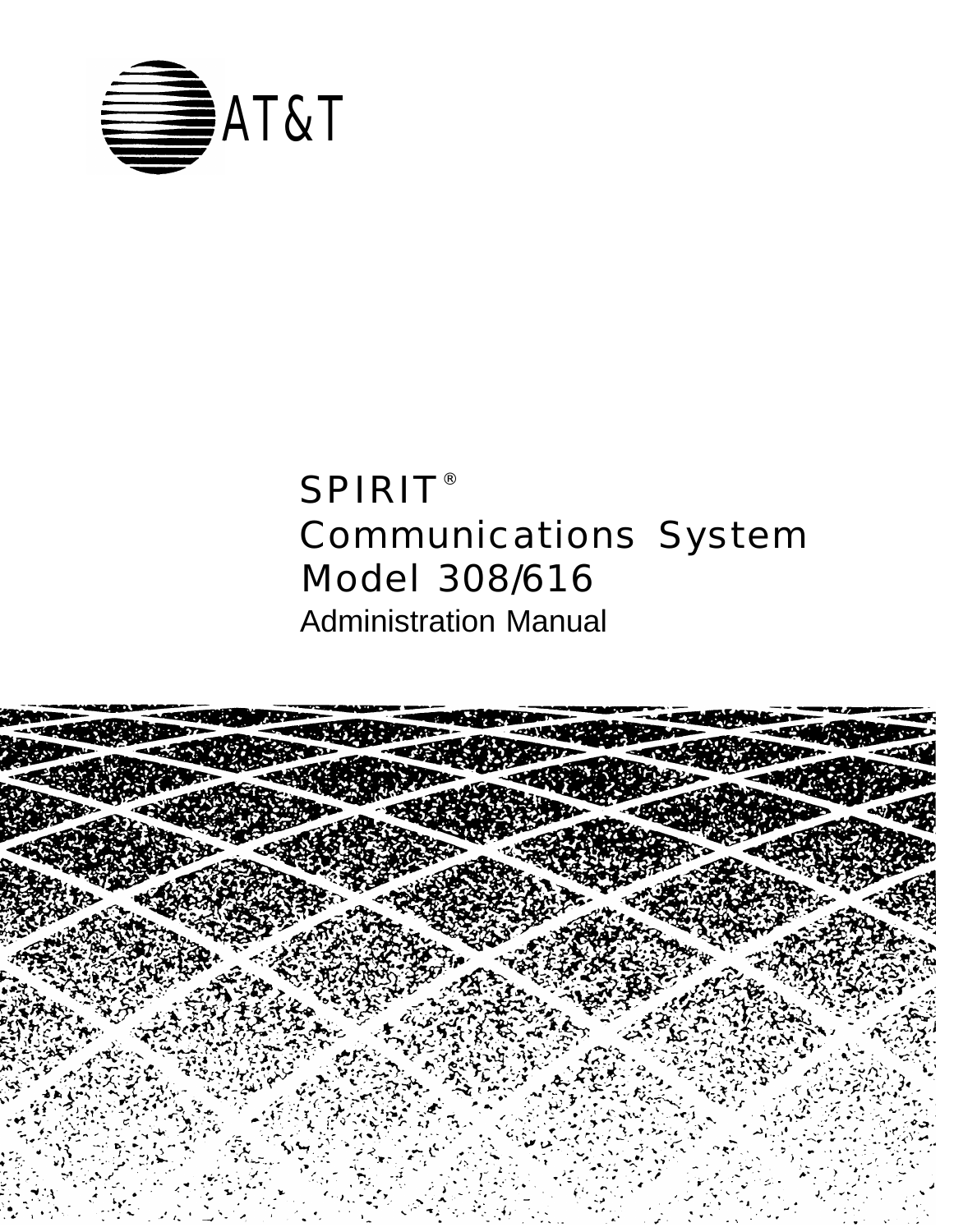#### **LIMITED WARRANTY AND LIMITATION OF LIABILITY**

AT&T Information Systems, Inc. ("AT&T") warrants to you that your SPIRIT® Communications System ("SPIRIT system") will be free from defects in material and workmanship when title to your SPIRIT system passes to you. If you notify AT&T that your SPIRIT system fails to operate as warranted within one year of the date title to your SPIRIT system passes to you, AT&T will, at its option, repair or replace the component or components of your SPIRIT system that fail to operate as warranted. Any repair or replacement components may be new or refurbished and will be provided on an exchange basis. If AT&T determines that your SPIRIT system component cannot be repaired or replaced, AT&T will refund the purchase price to you.

If you purchased your SPIRIT system directly from AT&T, AT&T will perform warranty repair on your premises in accordance with the terms and conditions of AT&T's "Business Day" or "Around-the-Clock" warranty plans depending on which you have selected. The details of AT&T's warranty plans may be obtained by calling or writing to AT&T. If you purchased your SPIRIT system from an Authorized AT&T Dealer, you will be covered by AT&T's Authorized Dealer Warranty Plan during the warranty period. Contact your Authorized Dealer for details of AT&T's Authorized Dealer Warranty Plan. AT&T'S OBLIGATION TO REPAIR, REPLACE OR REFUND IS AS SET FORTH ABOVE AND IS YOUR EXCLUSIVE REMEDY.

The limited warranties provided above do not cover damages, defects, malfunctions or product failures caused by:

- Failure to follow AT&T's installation, operation or maintenance instructions;
- Failure to provide an appropriate electrical environment for the equipment;
- Unauthorized modification or alteration of the SPIRIT system or its components;
- Product abuse, misuse or the negligent acts of persons not under the reasonable control of AT&T, or;
- Actions of third parties and acts of God other than power surges.

This limited warranty applies only to a SPIRIT system purchased directly from AT&T or purchased directly from an Authorized AT&T Dealer. This limited warranty does not apply to SPIRIT systems purchased or operated outside the United States.

You may be required to provide AT&T with proof of purchase before AT&T will perform any warranty repair or provide any warranty replacements.

EXCEPT AS SPECIFICALLY SET FORTH ABOVE, AT&T, ITS AFFILIATES, SUPPLIERS AND DEALERS MAKE NO WARRANTIES, EXPRESS OR IMPLIED, AND SPECIFICALLY DISCLAIM ANY WARRANTY OF MERCHANTABILITY OR FITNESS FOR A PARTICULAR PURPOSE.

EXCEPT FOR PERSONAL INJURY, THE LIABILITY OF AT&T, ITS AFFILIATES, SUPPLIERS AND DEALERS FOR ANY CLAIM, LOSS, DAMAGE OR EXPENSE FROM ANY CAUSE WHATSOEVER, REGARDLESS OF THE FORM OF THE ACTION, WHETHER IN CONTRACT, TORT OR OTHERWISE, SHALL NOT EXCEED THE LESSER OF DIRECT DAMAGES PROVEN OR THE REPAIR OR REPLACEMENT COST OF THE SPIRIT SYSTEM OR THE SPIRIT SYSTEM'S PURCHASE PRICE. IN NO EVENT SHALL AT&T, ITS AFFILIATES, SUPPLIERS AND DEALERS BE LIABLE FOR INCIDENTAL, RELIANCE, CON-SEQUENTIAL OR ANY OTHER INDIRECT LOSS OR DAMAGE (INCLUDING LOST PROFITS OR REVENUES SUSTAINED OR INCURRED IN CONNECTION WITH THE SPIRIT SYSTEM). THIS LIMITATION OF LIABILITY SHALL SURVIVE FAILURE OF THE EXCLUSION REMEDY SET FORTH IN THE LIMITED WARRANTY ABOVE.

This limitation of liability shall apply to all users of SPIRIT systems and shall apply whether or not the above limited warranty applies.

#### **INSTALLATION/MAINTENANCE INFORMATION**

There are several types of installation and maintenance plans available from AT&T and/or your dealer. Please call your AT&T sales representative or authorized dealer for details.

For warranty service, contact your authorized dealer or call the AT&T Hoteline listed below.

You may place your AT&T Sales and Service Label here

Prior to calling the Hotline refer to the Testing and Troubleshooting pages in the Customer Installation Instructions.

Record the following information:

AT&T Account Number . Number of outside/PBX lines

Number of telephones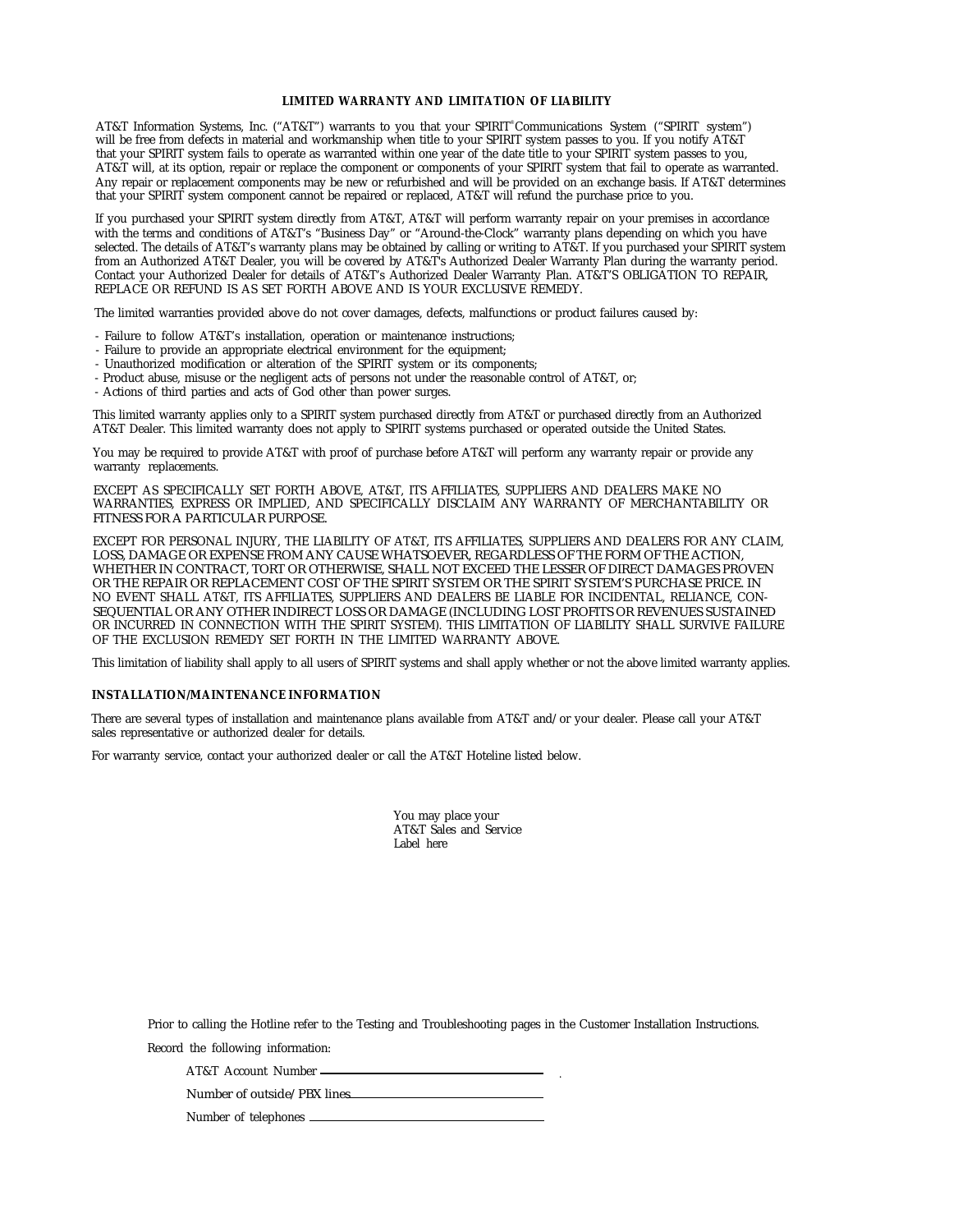# <span id="page-2-1"></span>**Introduction**

The **SPIRIT** Communications System, Model 308/616, consists of a *CONTROLLER* that controls the system, *TELEPHONE SETS,* and some optional equipment. Outside telephone lines from your local telephone company or from a PBX, or switchboard, system are connected to the controller. The controller is connected to all the telephones in the system.

#### <span id="page-2-0"></span>**[Customizing \(Section 1\)](#page-4-2)**

The **SPIRIT** Communications System can be customized to fit the needs of your company. This means that, as the administrator of the system, you will be able to change how some features operate. The system can be used just as it is installed. You may, however, want to take advantage of some of the customizing options. You can do as much or as little customizing as you choose. Section 1 of the manual tells you how to customize the system.

Customization is easy to do. Think of your system as flexible and easy to change. As you use the system you may think of other changes you want to make, so don't be concerned that you have to make all your customizing decisions when you start to use the system.

#### **[SpeedCall Numbers \(Section 2\)](#page-22-1)**

*SpeedCall,* a number memory, is an important timesaver for your users. There are two kinds of *SpeedCall* numbers: personal and system. Personal numbers are stored by the user and are available only at the telephone where they are stored. System numbers are stored in the system memory by you. This section tells you how to store system *SpeedCall* numbers.

#### **[Additional Information \(Section 3\)](#page-24-3)**

This section includes additional information about features, optional equipment, and how to make changes in your system.

| Introduction                                            |    |
|---------------------------------------------------------|----|
| Parts of the System                                     | 3  |
| <b>SECTION 1 Customizing</b>                            | 4  |
| Description of Features that May be Customized          | 4  |
| <b>Confirmation and Error Tones</b>                     | 6  |
| How to Use the System Planner and the Customizing Chart | 6  |
| Parts of the Telephone Sets                             |    |
| <b>System Planner</b>                                   | 8  |
| <b>Customization Chart</b>                              | 9  |
| <b>How to Customize</b>                                 | 10 |
| <b>Examples of Systems</b>                              | 18 |
| <b>SECTION 2 SpeedCall</b>                              | 22 |
| <b>Storing System SpeedCall Numbers</b>                 | 23 |
| <b>SpeedCall Directory</b>                              | 28 |
| <b>SECTION 3 Additional Information</b>                 | 24 |
| The System Attendant                                    | 24 |
| <b>System Changes</b>                                   | 24 |
| Using with a PBX/Centrex System                         | 24 |
| LINE AUX Jacks (Dedicated Lines and Power Failures)     | 25 |
| <b>Optional Accessories</b>                             | 25 |
| <b>Special Feature Information</b>                      | 25 |
| Index                                                   | 29 |

# **TABLE OF CONTENTS**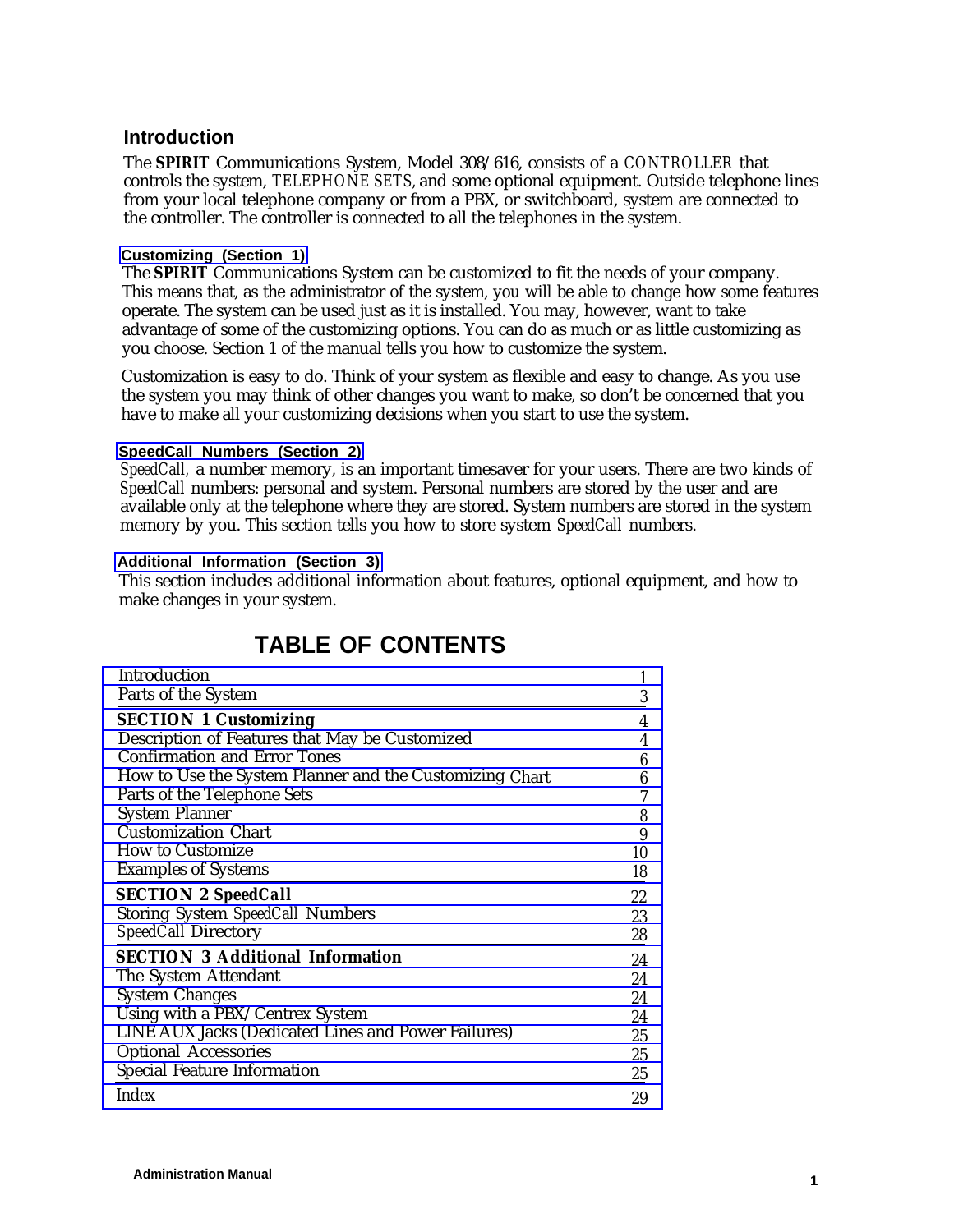# <span id="page-3-4"></span><span id="page-3-3"></span><span id="page-3-2"></span><span id="page-3-1"></span><span id="page-3-0"></span>**Parts Of The System**

# **CONTROLLER** Mounted near the incoming telephone lines. On top of the controller is the Administration Switch, which must be turned ON when customizing the system. 螽 **MUSIC ON HOLD VOLUME CONTROL OPTIONAL EQUIPMENT** Optional equipment may include a "music on holds" source (usually a radio). an external alert "buzzer." and public address speaker. LINE AUX (Line Auxiliary) Dedicated lines for computer modems. answer/ record machines. and for use during power failures. **INCOMING TELEPHONE LINES** (also called Network Interface Jacks) **TELEPHONE SETS** Both 6-Button Sets and 24-Button may be used. Some systems may have only one kind of set, other systems may have both kinds.

*NOTICE: While reasonable efforts were made to ensure that the information in this document was complete and accurate at the time of printing, AT&T assumes no responsibility for any errors. Changes or corrections to the information contained in this document may be incorporated into future reissues.*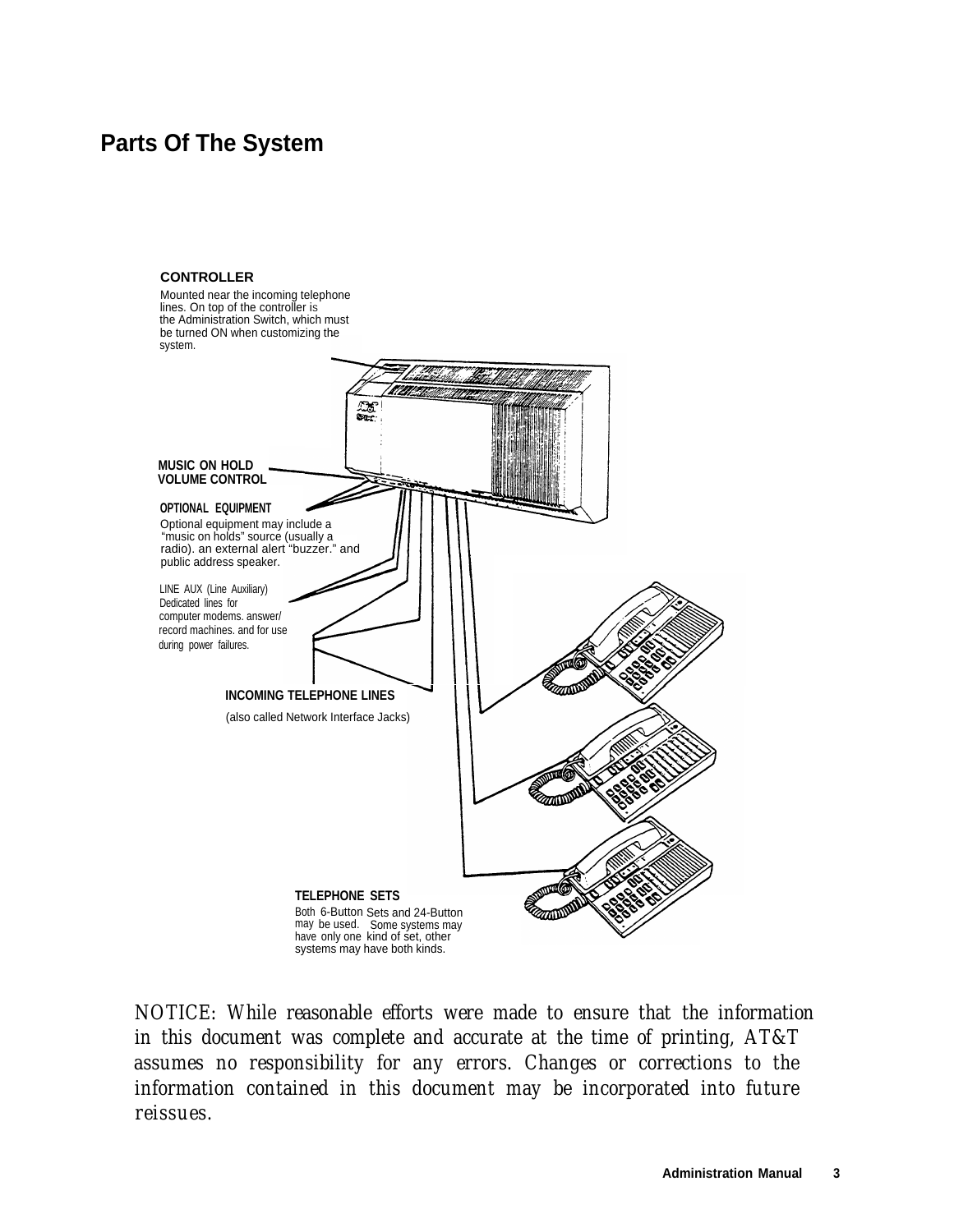# <span id="page-4-5"></span><span id="page-4-4"></span><span id="page-4-3"></span><span id="page-4-2"></span><span id="page-4-0"></span>**SECTION 1 Customizing**

Following is a list and brief description of the features you can change. There are two kinds of features, **SYSTEM FEATURES** and **TELEPHONE FEATURES.** When you customize a system feature, you have made a change in the whole system. *In this manual, information about system features is always printed with a grey background.*

<span id="page-4-1"></span>When you customize a telephone feature, the change is made for one telephone extension only. *In this manual, information about telephone features is always printed with a green background.*

# **Description of Features that May be Customized**

**System Features (instructions for customizing begin on [page 11\)](#page-11-0)**

- **AUTOMATIC PRIVACY** This feature prevents others from joining your call without your permission. If privacy is **On,** other users in the system must be added to a call through conferencing or a special release of privacy. If privacy is **Off,** another user can join a telephone conversation by pressing the line button that the call is on. *(Possible settings are* **On** *and* **Off.** *Installed setting is* **On.)**
- **TOLL CALL CHECK** If you are in an area that requires a "l" before every toll call, leave this at the preset value of **1 Required.** If your local telephone service does not require a "l" before dialing a toll call, change the setting to **1 Not Required.** If you must dial an access digit in order to make an outside call, you have PBX or Centrex lines. If you have PBX or Centrex lines, the **SPIRIT** system will not check for a toll call until after the code is dialed. *if the PBX/Centrex code and lines are correctly customized.* Calls will be checked only for telephones that have been customized as Toll Restricted. (Possible settings are **1 Required** and **1 Not Required.** Installed setting is **1 Required.)**
- **HELD CALLREMINDER—** The system can remind a user that a call is on hold. You can set the number of minutes it will wait before providing the reminder. *(Possible settings are* **Zero** for no reminder, **One, Two, Three, or Four Minutes.** *Installed setting is* **One Minute.)**

■ **LINE TYPE**— All incoming lines are either **PBX/Centrex Lines** or direct **Outside Lines.** If your system is not at incoming-line capacity you have **Unavailable Lines.** (For example, if you have two incoming lines on a system that has three incoming line jacks on the controller, line 3 is **Unavailable).** Find out how many incoming lines you have, and customize **Unavailable Lines** as such for proper operation of AUTOMATIC LINE SELECTION. *(Possible settings are* **Unavailable Line, Outside Line,** *and* **PBX/Centrex Line.** *Installed setting is* **Outside Line.)**

- **PBX/CENTREX LINE ACCESS CODES** If you have PBX/Centrex lines, a code is necessary to dial an outside call. By entering the code(s) required, you will allow the **SPIRIT** system to check for toll calls and automatically insert pauses in SpeedCall numbers on PBX/Centrex lines. *(Up to four one- or two-digit codes may be entered. One code, the digit 9, is already installed for your convenience, but may be removed or changed.)* For further information see [page 24.](#page-24-4)
- **EXTERNAL ALERT** If an optional external alerter (buzzer) is part of your system, you can set when it will turn on for *each line. (Possible settings are* **Never, Night Only, Day Only,** *and* **Always.** *Installed setting is* **Night Only.)** *NOTE: Night Only and Day Only are determined by whether Night Service is on or off (see User Manual).*
- **DIAL TYPE** Set *each line* for the kind of service you have with your local telephone company. *(Possible settings are* **Touch Tone** *and* **Dial Pulse.** *Installed setting is* **Dial Pulse).**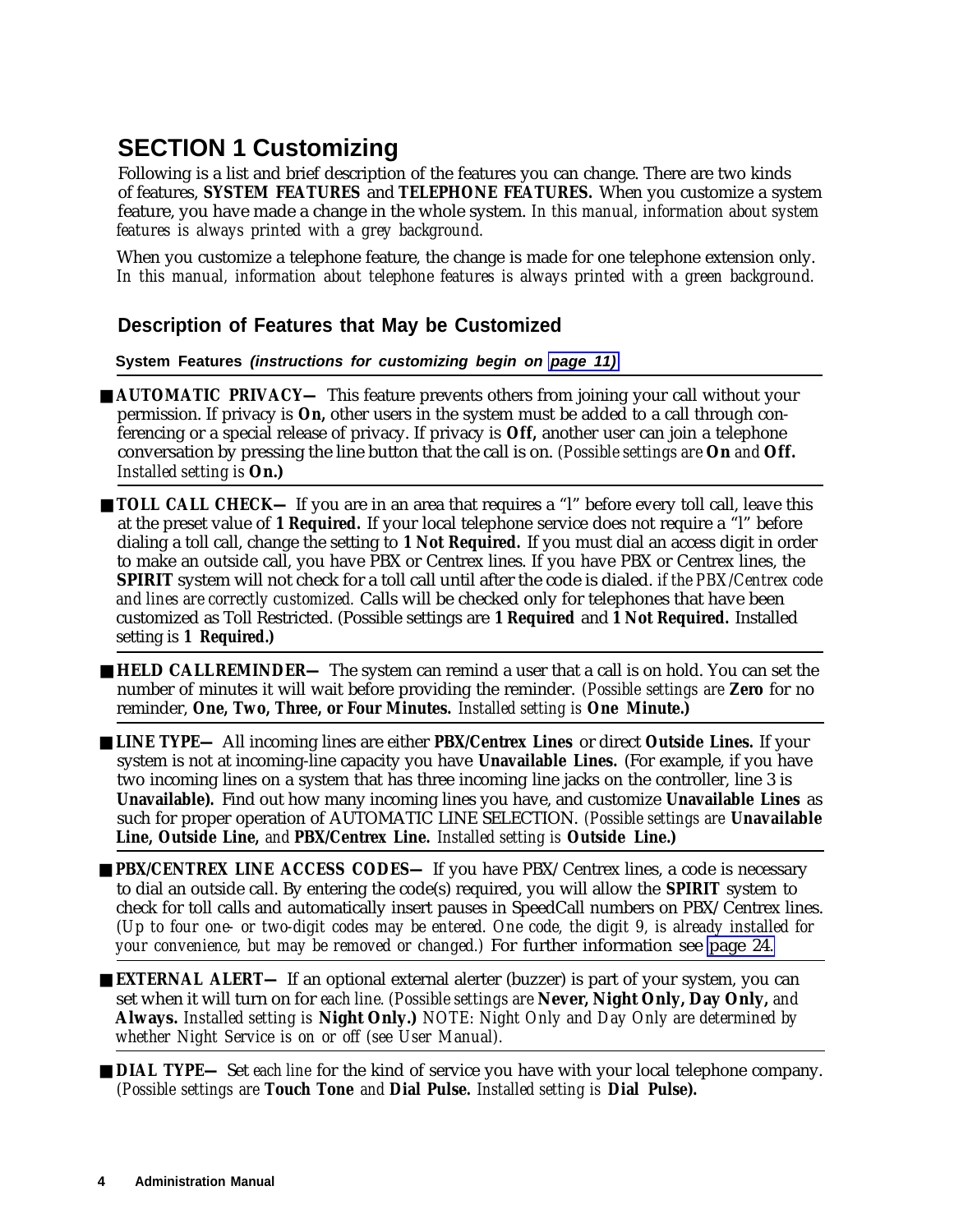<span id="page-5-1"></span><span id="page-5-0"></span>**Telephone Features (instructions for customizing begin on [page 14\)](#page-14-0)**

Telephone customization is used to make different telephones in the system work in different ways.

- <span id="page-5-2"></span>■ **LINE USE PERMISSION.** You can assign each line of each telephone one of the following permissions.
	- **No Permission.** The telephone may not use that line at all except when a call on that line is transferred to it.
	- **Full Permission.** The user may place and answer calls on that line. *(Installed setting).*
	- **Answer Only Permission.** The user may answer calls or retrieve held calls on that line.

■ **AUTOMATIC LINE SELECTION.** This feature provides the dial tone when you pick up the receiver, without having to first select a line by pressing a line button. Customizing all lines as **Not Eligible** will mean that the user must select a specific line every time a call is made. A line that has **Full Permission** can be set as **Eligible,** which means it can be used by simply picking up the receiver, or **Not Eligible,** which means the line button will have to be pressed first to use that line. If lines that are not assigned to buttons on the telephone are set as **Eligible** for AUTOMATIC LINE SELECTION, the setting is ignored. *(Installed setting is* **Eligible.)**

■ **LINE RINGING OPTIONS.** You can assign to any line (with **Full** or **Answer Only Permission)** of any telephone one of the following ringing options for incoming calls.

**No Ring.** The line does not ring for incoming calls.

**Normal Ring.** The line rings normally. *(Installed setting).*

**Abbreviated Ring.** The line rings for 12 seconds only.

**Delayed Ring.** The line does not start ringing until 12 seconds after the call comes in.

■ **NIGHT RINGING OPTIONS.** You can assign to each telephone one of the following options. The options you assign are in effect when Night Service (see User Manual) is on.

**Normal Ring.** When Night Service is on, the telephone will disregard customized *LINE RINGING OPTIONS* and ring normally for all permitted lines.

**Programmed Ring.** The telephone will ring the same whether Night Service is on or off. *(Installed Setting).*

■ **OUTSIDE SERVICE.** You can assign an outside service to each telephone in the system. The outside service determines the types of outside calls that may be made from that telephone. The three choices are the following:

**Outward Restricted.** No outside calls may be placed at that telephone except 911 and unrestricted system *SpeedCall* numbers. — See [page 22.](#page-22-2)

**Unrestricted.** Calls may be placed at that telephone with no restriction. *(Installed setting).*

**Toll Restricted.** No toll calls may be placed at that telephone except 911 and unrestricted System *SpeedCall* numbers. — See [page 22.](#page-22-2)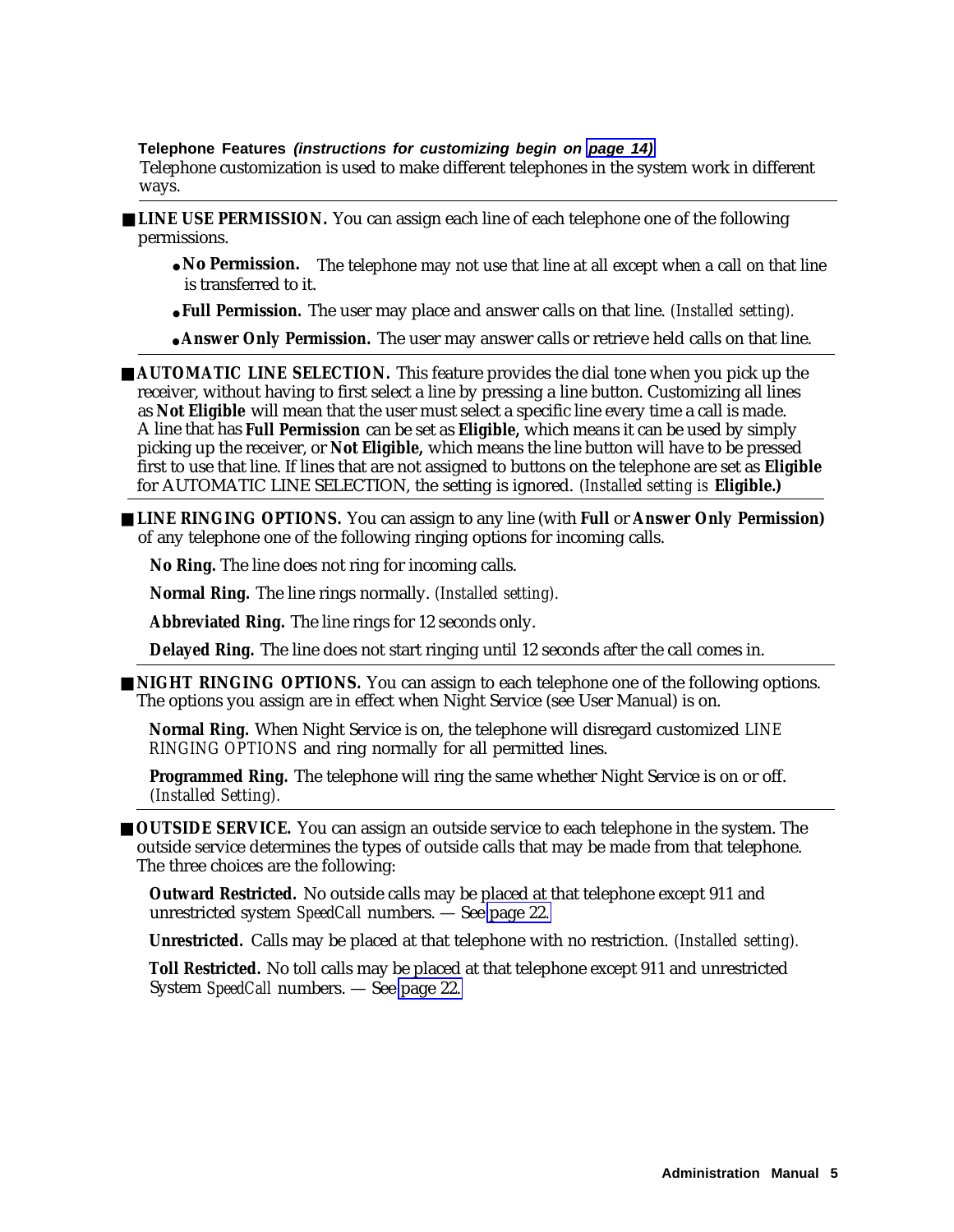# <span id="page-6-4"></span><span id="page-6-3"></span><span id="page-6-2"></span><span id="page-6-0"></span>**Confirmation and Error Tones**

Throughout this manual you are told that you will receive a "confirmation" tone after valid key presses and an "error" tone when key presses are not valid. If you would like to hear the confirmation and error tones before you start customizing the system, complete the following exercise:

<span id="page-6-1"></span>*To hear a confirmation tone:*

- Press INTERCOM.
- Lift handset (or press SPEAKER).
- $\bullet$  Dial #2.

*To hear an error tone:*

- Press INTERCOM.
- Lift handset (or press SPEAKER).
- $\bullet$  Dial  $*$  0.
- Press MEMORY.
- $\bullet$  Dial 28.

# **How to Use the System-Planner and the Customization Chart**

A *System Planner* is provided on [page 8](#page-8-1) to guide you in planning how you will customize your system. Record your decisions on the planner. You may want to use pencil so that you can make changes in the future. Sample planners are illustrated on pages [18-](#page-18-0)[21,](#page-21-0) along with the reasons for the customizing decisions for two fictitious companies. If you are undecided about what customizing decisions you want to make for your system, reading those examples may be helpful.

When the System Planner is complete you can start customizing your system. The Customization Chart on [page 9](#page-9-1) may be all you will need to complete the customization of your system. If you wish more detailed instructions, however, read pages [10](#page-10-1) through [17.](#page-17-0)

**If you use the Customization Chart on [page 9,](#page-9-1) remember to follow the dotted line path. As on the System Planner, grey-shaded areas are the system features and green-shaded areas are the telephone features.**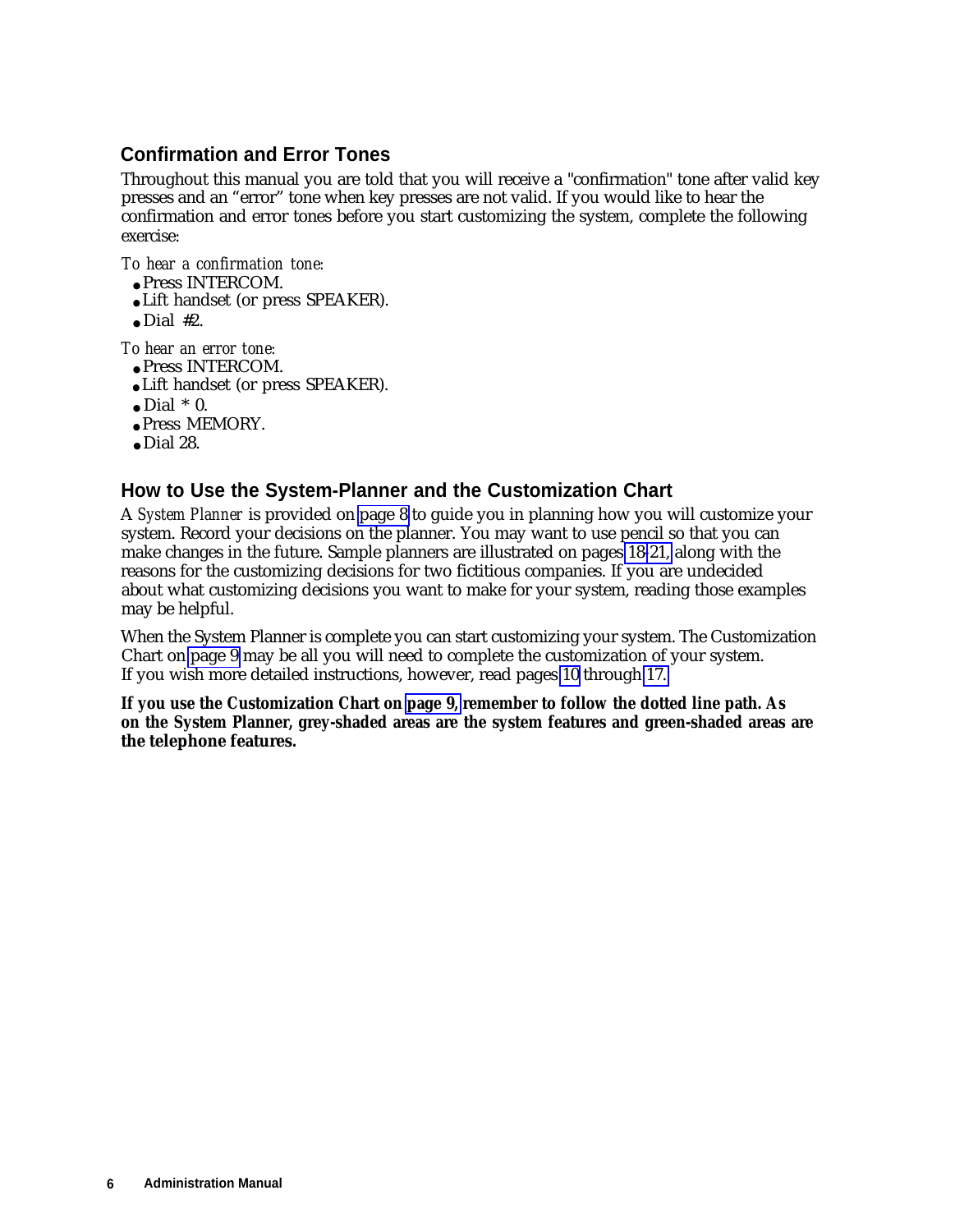# <span id="page-7-1"></span><span id="page-7-0"></span>**Parts Of The Telephone Sets**

<span id="page-7-2"></span>

**LINE BUTTONS** (1-6) and **INDICATOR LIGHTS** Used for placing and receiving outside

**INTERCOM BUTTONS** and **INDICATOR LIGHTS** Used for placing and receiving intercom calls.

**RECALL/DROP BUTTON** Used to disconnect a call without hanging up.

**HOLD/PAUSE BUTTON** Used with the HOLD feature. Also used to insert a pause into a number stored in memory.

**TRANSFER BUTTON** Used to transfer a call to another intercom extension.

**CONFERENCE BUTTON** Used to add lines or intercom extensions to a call.

**DIAL** Used to dial outside calls, intercom calls, and features.

## **24-BUTTON TELEPHONE**



**PROGRAMMABLE BUTTONS** (26. 27) and **INDICATOR LIGHTS**

May be Programmed tor one of several functions according to the need of the user.

**AUTO-DIAL BUTTONS** (10-25) and **INDICATOR LIGHTS** Used for calling intercom extension numbers and personal SpeedCall numbers.

**LINE BUTTONS** (1-6) and **INDICATOR LIGHTS** Used for placing and receiving outside calls.

**INTERCOM BUTTONS** and **INDICATOR LIGHTS** Used for placing and receiving intercom calls.

**RECALL/DROP BUTTON** Used to disconnect a call without hanging up.

**HOLD/PAUSE BUTTON** Used with the HOLD feature. Also used to insert a pause into a number stored in memory.

**TRANSFER BUTTON** Used to transfer a call to another intercom extension.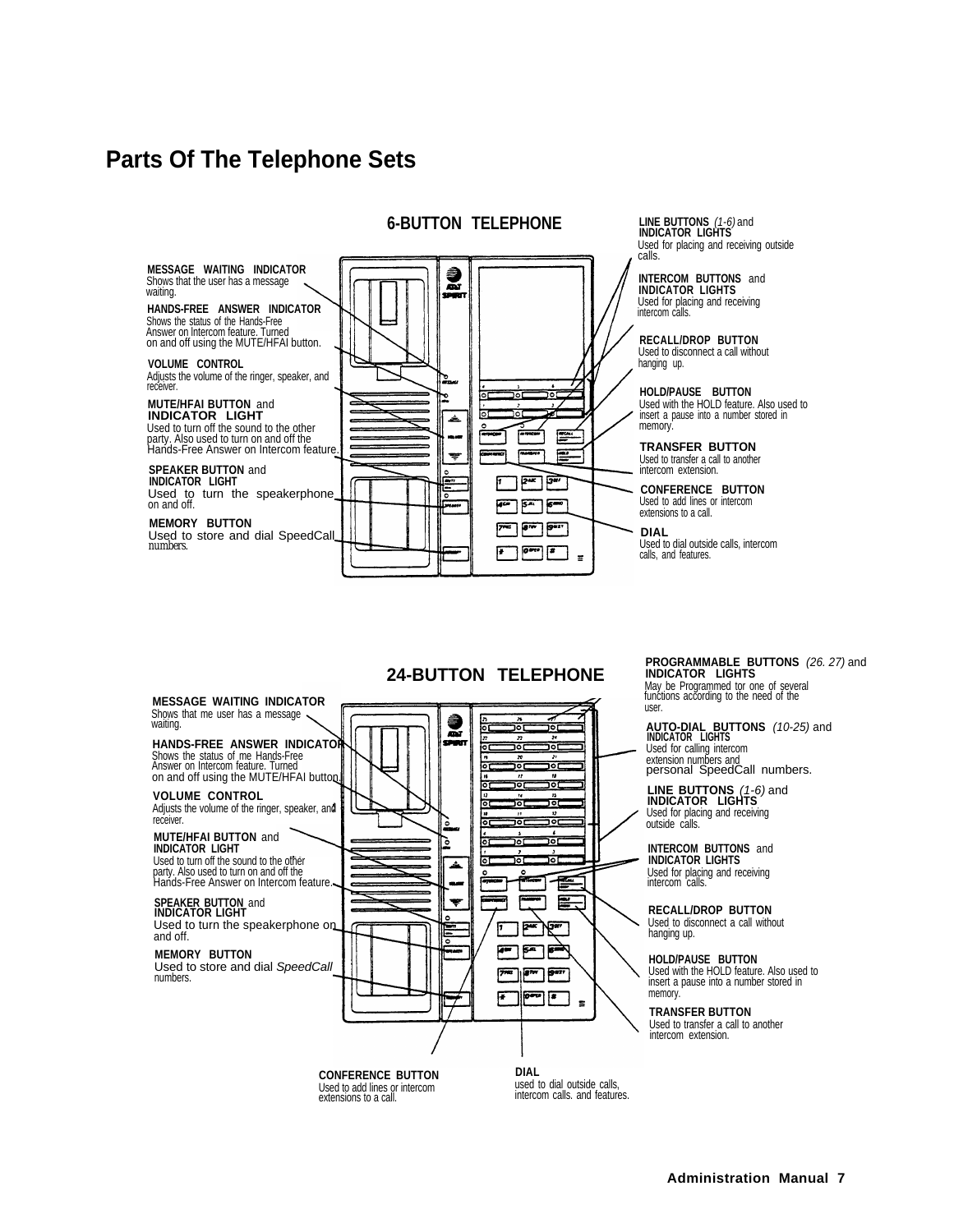# **System Planner**

Use this page to plan the customization for your system.

<span id="page-8-2"></span><span id="page-8-1"></span><span id="page-8-0"></span>

|                                            |                                                                   | <b>CUSTOMIZING</b> |                       |  |                                                                     |  |  |                     |  |                                    |  |  |    |                |                                             |  |                                 |                                                         |
|--------------------------------------------|-------------------------------------------------------------------|--------------------|-----------------------|--|---------------------------------------------------------------------|--|--|---------------------|--|------------------------------------|--|--|----|----------------|---------------------------------------------|--|---------------------------------|---------------------------------------------------------|
|                                            |                                                                   |                    | <b>EACH TELEPHONE</b> |  |                                                                     |  |  |                     |  |                                    |  |  |    |                |                                             |  |                                 |                                                         |
|                                            | <b>CUSTOMIZING</b><br>THE SYSTEM                                  |                    |                       |  | LINE USE<br>PERMISSION                                              |  |  |                     |  | AUTOMATIC LINE<br>SELECTION        |  |  |    | <b>OPTIONS</b> | LINE RINGING                                |  | NIGHT RINGING                   | <b>OUTSIDE SERVICE</b>                                  |
| <b>INCOMING LINE 1</b>                     | AUTOMATIC PRIVACY                                                 |                    |                       |  | No Permission<br>Full Permission<br>Full Permission†<br>Answer Only |  |  |                     |  | Not Eligible<br>Eligible†<br>LINES |  |  |    |                | No Ring<br>Normal Ring†<br>Abbreviated Ring |  | Normal Ring<br>Programmed Ring† | Outward Restricted<br>Unrestricted †<br>Toll Restricted |
| Telephone Number                           | $0$ f f $-$<br>On $\dagger$ -                                     | <b>SET</b>         | LOCATION              |  |                                                                     |  |  |                     |  |                                    |  |  |    |                |                                             |  |                                 |                                                         |
|                                            | TOLL CALL CHECK<br>1 Required 1 __                                |                    | EXAMPLE Meception     |  |                                                                     |  |  | $\widetilde{\cdot}$ |  |                                    |  |  | ķ, |                |                                             |  | normal                          | unestricta                                              |
| <b>INCOMING LINE 2</b>                     | 1 Not Required -<br>HELD CALL REMINDER                            | 10                 | CUSTOMIZING SET       |  |                                                                     |  |  |                     |  |                                    |  |  |    |                |                                             |  |                                 |                                                         |
| Telephone Number                           | 0 No Reminder<br>Minute t___                                      | 11                 |                       |  |                                                                     |  |  |                     |  |                                    |  |  |    |                |                                             |  |                                 |                                                         |
|                                            | $\overline{2}$<br>Minutes —<br>3<br>Minutes ___                   | 12                 |                       |  |                                                                     |  |  |                     |  |                                    |  |  |    |                |                                             |  |                                 |                                                         |
| <b>INCOMING LINE 3</b>                     | 4 Minutes<br>$\sim$<br>LINE TYPE                                  | 13                 |                       |  |                                                                     |  |  |                     |  |                                    |  |  |    |                |                                             |  |                                 |                                                         |
| Telephone Number                           | Unavailable Line<br>Outside Line t                                | 14                 |                       |  |                                                                     |  |  |                     |  |                                    |  |  |    |                |                                             |  |                                 |                                                         |
|                                            | PBX/Centrex Line<br><b>LINES</b><br>$1 - 2 - 3 - 4 - 5 - 6$       | 15                 |                       |  |                                                                     |  |  |                     |  |                                    |  |  |    |                |                                             |  |                                 |                                                         |
|                                            | PBX/CENTREX<br>LINE ACCESS CODES                                  | 16                 |                       |  |                                                                     |  |  |                     |  |                                    |  |  |    |                |                                             |  |                                 |                                                         |
| <b>INCOMING LINE 4</b>                     | Installed Is 9 t                                                  | 17                 |                       |  |                                                                     |  |  |                     |  |                                    |  |  |    |                |                                             |  |                                 |                                                         |
| Telephone Number                           |                                                                   | 18                 |                       |  |                                                                     |  |  |                     |  |                                    |  |  |    |                |                                             |  |                                 |                                                         |
|                                            | EXTERNAL ALERT<br>Never                                           | 19                 |                       |  |                                                                     |  |  |                     |  |                                    |  |  |    |                |                                             |  |                                 |                                                         |
| <b>INCOMING LINE 5</b>                     | Night Only †<br>Day Only<br>Always                                | 20                 |                       |  |                                                                     |  |  |                     |  |                                    |  |  |    |                |                                             |  |                                 |                                                         |
| Telephone Number                           | <b>LINES</b><br>$1 - 2 - 3 - 4 - 5 - 6$                           | 21                 |                       |  |                                                                     |  |  |                     |  |                                    |  |  |    |                |                                             |  |                                 |                                                         |
|                                            | <b>DIAL TYPE</b><br>Touch Tone                                    | 22                 |                       |  |                                                                     |  |  |                     |  |                                    |  |  |    |                |                                             |  |                                 |                                                         |
|                                            | Dial Pulse 1<br><b>LINES</b>                                      | 23                 |                       |  |                                                                     |  |  |                     |  |                                    |  |  |    |                |                                             |  |                                 |                                                         |
| <b>INCOMING LINE 6</b><br>Telephone Number | $1 = 2 = 3 = 4 = 5 = 6$<br>† Installed selling<br>(No customizing | 24                 |                       |  |                                                                     |  |  |                     |  |                                    |  |  |    |                |                                             |  |                                 |                                                         |
|                                            | necessary for this<br>selling)                                    | 25                 |                       |  |                                                                     |  |  |                     |  |                                    |  |  |    |                |                                             |  |                                 |                                                         |

† Installed Setting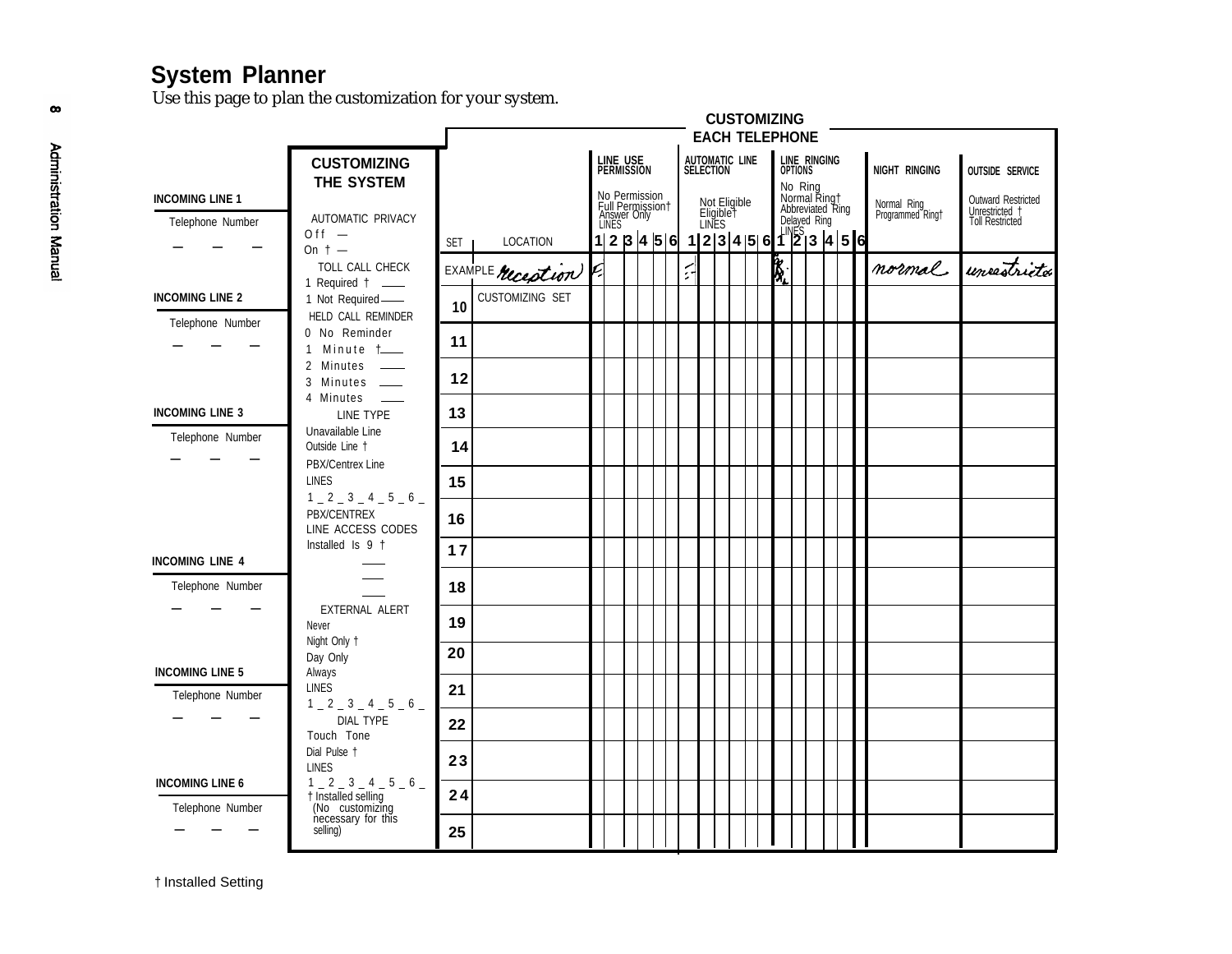<span id="page-9-6"></span><span id="page-9-5"></span><span id="page-9-4"></span><span id="page-9-3"></span><span id="page-9-2"></span><span id="page-9-1"></span><span id="page-9-0"></span>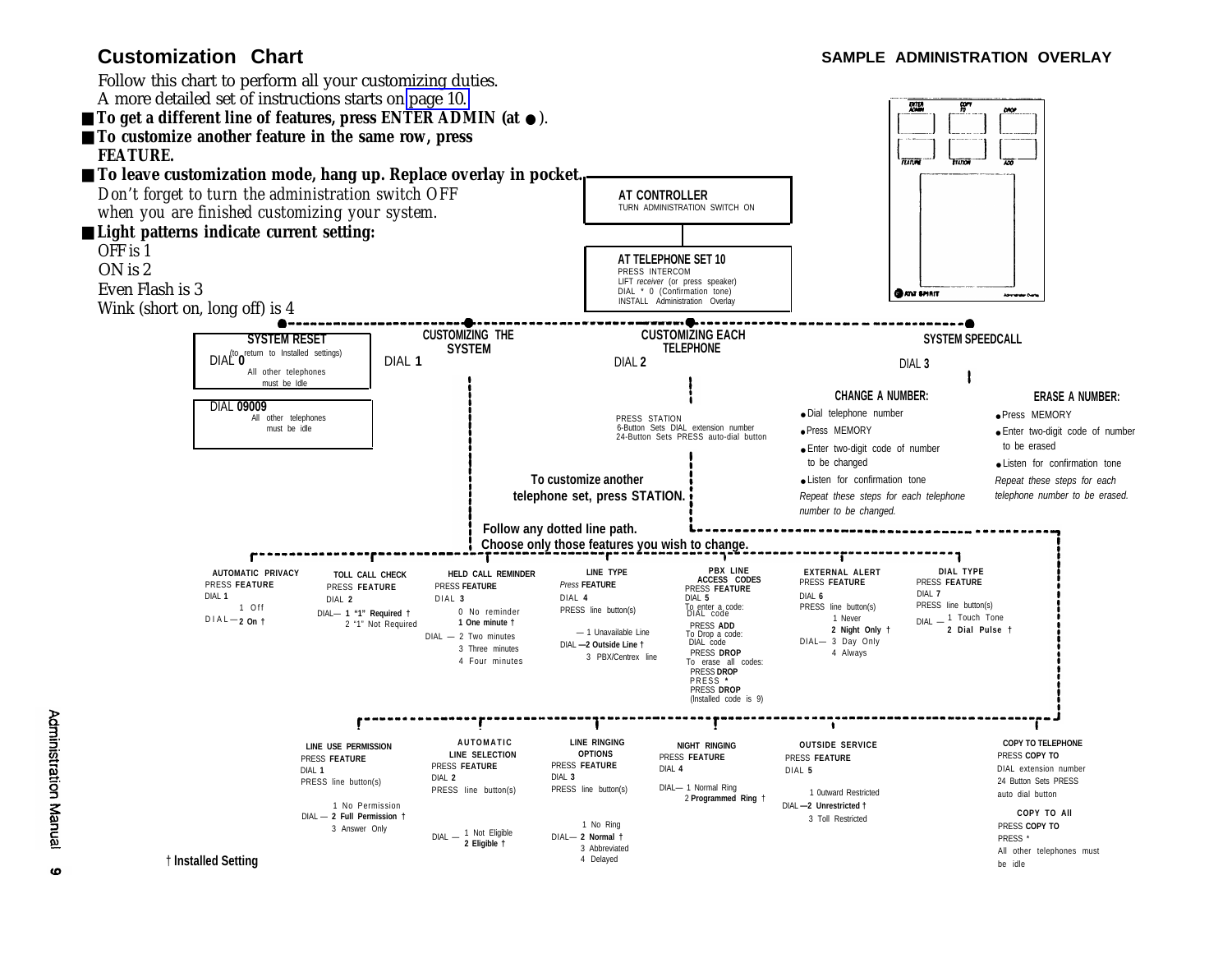# <span id="page-10-4"></span><span id="page-10-2"></span><span id="page-10-1"></span><span id="page-10-0"></span>**How to Customize**

### **Getting Started**

When you have finished your customizing plans you are ready to actually customize the system. **You must do all customizing from telephone set 10,** which may be either a 6-button or a 24-button set. For some customization procedures, all telephone sets in the system must be idle, so you will want to choose a time when people are not using the telephones. For telephone customization, the telephone being customized must be idle.

If you wish, you can plan future needs while you customize. If your system is not at capacity (for instance, you have four lines and ten telephones in your **SPIRIT** system now, but plan to expand to six lines and sixteen telephones in the future) you may customize the unequipped lines and extensions now. For proper operation of AUTOMATIC LINE SELECTION, you should customize LINE TYPE as Unavailable for the unequipped lines.

Following are step-by-step instructions for customizing.

# **STEP 1 SET CONTROLLER ADMINISTRATION SWITCH TO "ON"**

See the picture of the controller on [page 3.](#page-3-1)

**STEP 2 PRESS ONE OF THE INTERCOM BUTTONS ON TELEPHONE SET 10** Intercom button press times out after five seconds.

# **STEP 3 PRESS SPEAKER (or lift the receiver)**

<span id="page-10-3"></span>You will hear a dial tone.

# **STEP 4 DIAL \* 0 (zero)**

You will hear a confirmation tone. If you do not hear the confirmation tone, check the administration switch on the controller.

# **STEP 5 INSTALL ADMINISTRATION OVERLAY ON TELEPHONE SET 10**

*(This step is not necessary if you are going to reset features back to the installed setting or enter SpeedCall numbers and do no other customization.)* Install the administration overlay provided in the pocket on the back cover of this manual. The ENTER ADMIN light will be on to show that the system is ready for administration. No calls may come in to or go out from telephone set 10 during customization.

# **STEP 6 CHOOSE TYPE OF CUSTOMIZATION**

The chart on [page 9](#page-9-2) shows four customizing choices at the top. The chart also shows what customizable features are reached through each choice. Using the chart as a guide, make the appropriate choice.

- Dial 0 to reset the system. All sets except set 10 must be idle. If a telephone set other than set 10 is in use, you will hear a busy tone and you will not be able to reset the system.
- Dial 1 to customize the system.
- Dial 2 to customize the telephones.
- Dial 3 to enter or erase numbers in the system *SpeedCall* memory.

# **STEP 7 COMPLETE CUSTOMIZATION**

Following the instructions on pages [12-](#page-12-0)[17,](#page-17-1) complete the customization type chosen in STEP 6.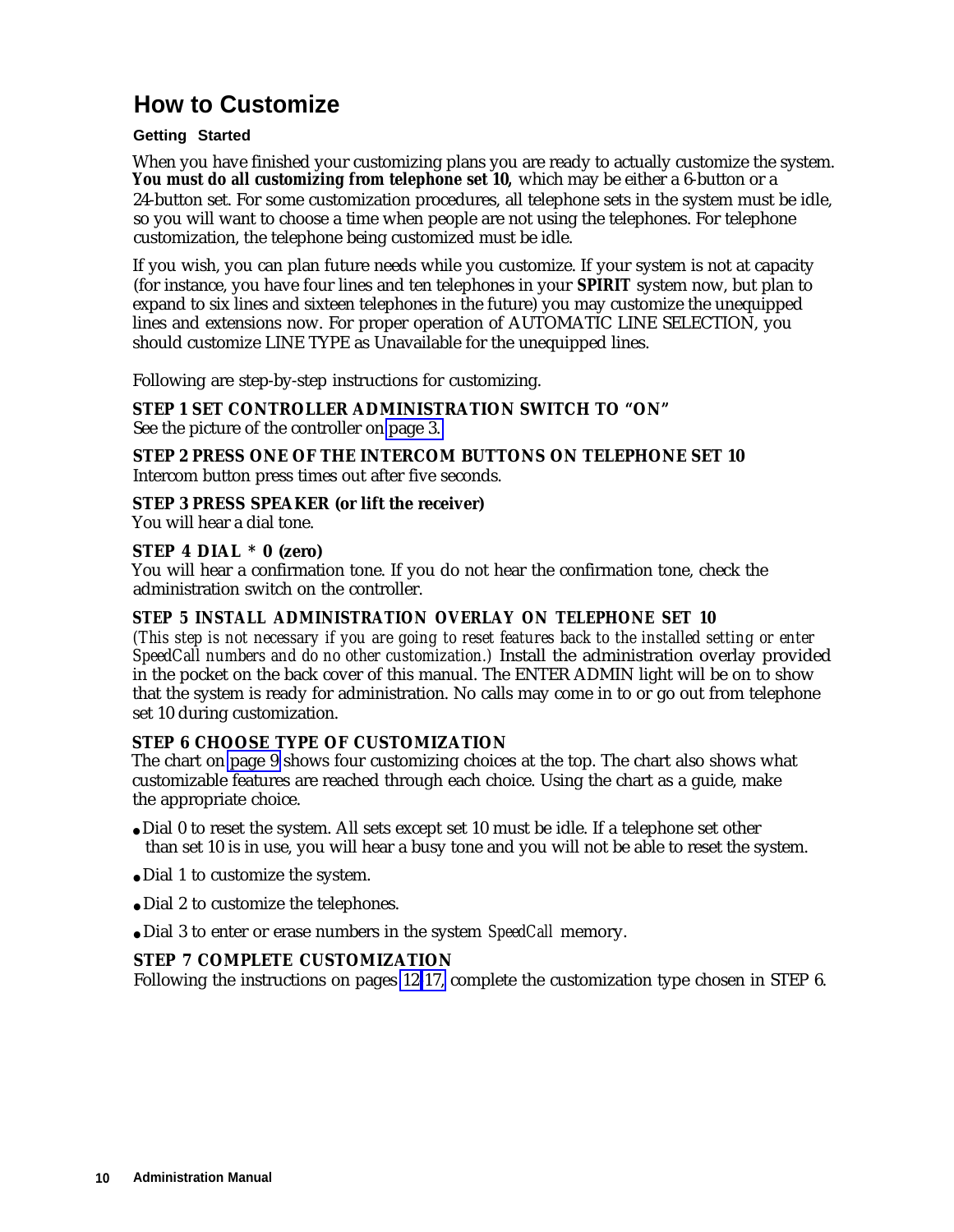### <span id="page-11-1"></span><span id="page-11-0"></span>**STEP 8 CONTINUE CUSTOMIZATION**

If you wish to continue with another customization type, press the ENTER ADMIN button and repeat steps 6 and 7. For example, if you complete the desired customization under System Customization and want to continue with Telephone Customization, press the ENTER ADMIN button and repeat steps 6 and 7.

### **STEP 9 EXIT CUSTOMIZATION**

When customization is complete, replace the receiver (or press SPEAKER). **Return the administration switch on the controller to the OFF position to guard against accidental administration.** Also, unless the administration switch is set to OFF you will not be able to program personal *SpeedCall* numbers for set 10. Remove the administration overlay and replace in the pocket on the back cover of this manual.

#### **System Reset**

#### **CAUTION: Use of reset eliminates all customization.**

If you dialed 0 in STEP 6, and if all telephone sets except set 10 are idle, you can reset the system to the installed settings given on pages [4](#page-4-3) and [5.](#page-5-0) Enter the system reset code 09009. If all telephones are not idle, you will hear the busy signal. If you make a mistake you will hear the error tone, and you must exit reset to try again. If you enter the reset code successfully you will hear the confirmation tone and system and telephone features will be returned to installed settings. *SpeedCall* numbers will not be affected.

To exit you may replace the receiver or press SPEAKER, or, if you want to continue customizing features, press the ENTER ADMIN button to reenter administration at STEP 6.

#### **Customizing the System**

If you dialed 1 in STEP 6 you began customizing the system. The following features may be programmed in any order, and you may exit customizing after changing any feature, leaving unchanged features at previously-set choices. You may also use system customization to check the setting of a feature. You do not have to make changes once you have begun to customize.

Any of the procedures may be exited by one of the following actions:

- pressing the FEATURE button to customize another feature
- pressing the ENTER ADMIN button to go back to STEP 6
- hanging up the receiver or pressing SPEAKER to exit customization

Valid digits will be followed by a confirmation tone and the indicator lights will reflect the new settings. Customization automatically exits that feature. Invalid digits will be followed by the error tone and customization continues in that feature until a valid choice is entered or you exit the feature.

When you are customizing features for which the setting can be changed for each incoming line in the system, you do not have to press the FEATURE button for each line. Press all the line buttons for which you want the same setting.

EXAMPLE: Your system has the capacity for six incoming lines. Lines 1 and 2 are PBX lines. Lines 3 and 4 are outside lines. Lines 5 and 6 are not used (unavailable).

PROCEDURE: Press FEATURE, then dial 4. Press line buttons 1 and 2. Dial 3. Press line buttons 5 and 6. Dial 1 *(You do not have to customize lines 3 and 4 because the installed setting is outside line.)*

*The indicator light of a selected line button will flash rapidly. If you have selected a line and then change your mind and do not want to select that line, simply press the line button again.*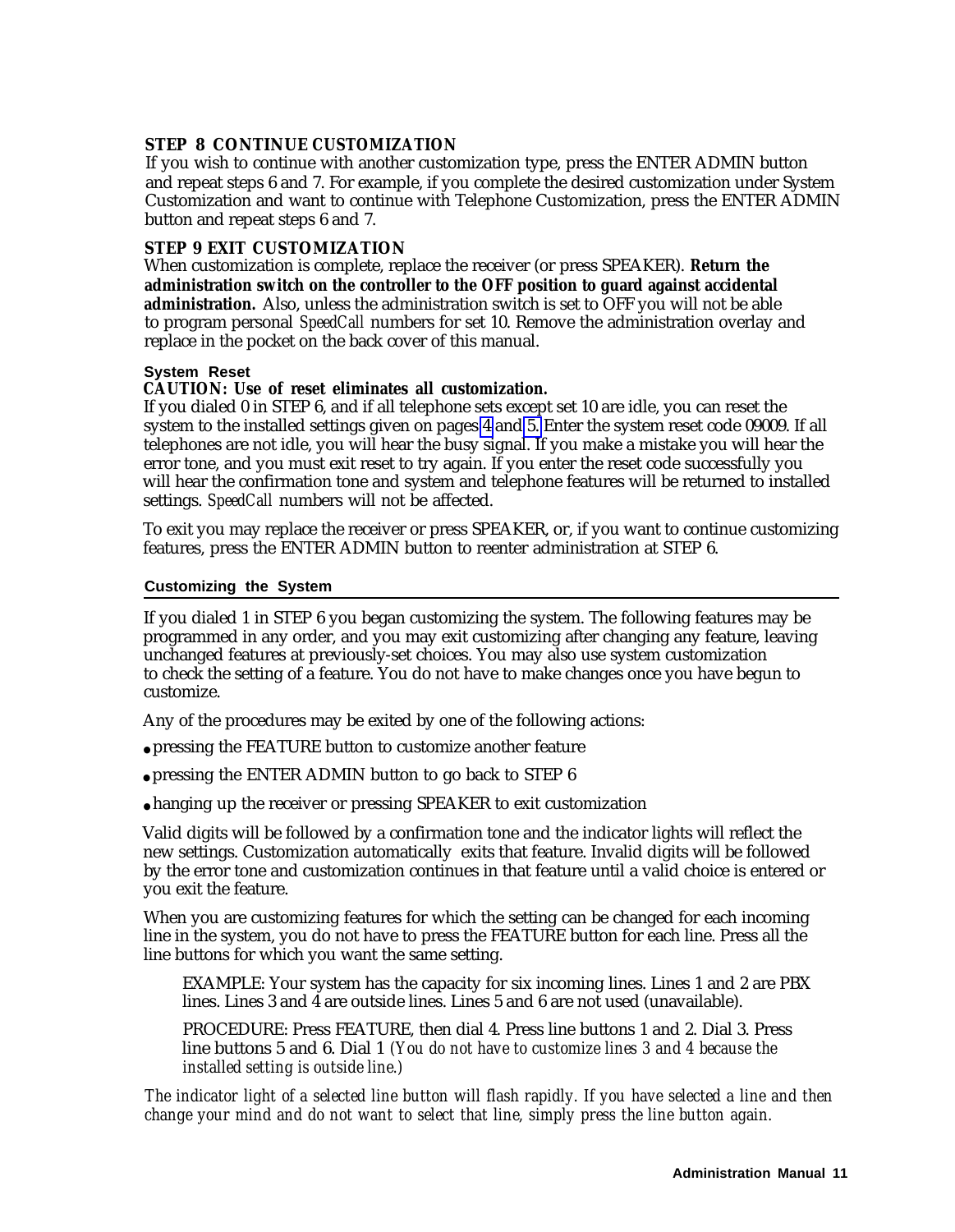#### <span id="page-12-1"></span><span id="page-12-0"></span>■ **AUTOMATIC PRIVACY**

#### **Press FEATURE. Dial 1.**

All the line indicator lights will show the current system-wide privacy status. If the lights are ON, privacy is ON. If the lights are OFF, privacy is OFF. To change the privacy status, enter one of the following:

| DIAL | <b>INDICATOR LIGHT</b> | <b>SETTING</b>         |
|------|------------------------|------------------------|
|      | OFF                    | Privacy Off            |
|      | ON                     | Privacy On (installed) |

#### ■ **TOLL CALL CHECK**

#### **Press FEATURE. Dial 2.**

All the line indicator lights will go OFF. If you are required to dial 1 before placing toll calls, enter 1; otherwise, enter 2. Possible choices are 1 Required (installed) or 1 Not Required.

#### ■ **HELD CALL REMINDER**

#### **Press FEATURE. Dial 3.**

All of the line indicator lights will go OFF. Enter the number of minutes for the held call reminder. If you enter 0 the feature is turned off and no held call reminder will be provided. You may also enter 1,2,3, or 4, meaning that the held call reminder will be provided after 1,2,3, or 4 minutes. The preset time interval is 1 minute.

#### ■ **LINE TYPE**

#### **Press FEATURE. Dial 4.**

Each line indicator light will show the current status for that line. If a light is ON, the line is set as an Outside Line. If a light is OFF, the line is set as an "unavailable line," that is, not part of your system. You should set as Unavailable, lines that are not part of your system (if, for instance, you have a "616" system but have only four incoming telephone lines, you should customize two lines Unavailable). If, the light is flashing an even flash, the line is set as a PBX/Centrex Line. To change the setting for any individual line(s), press the line button(s) and dial 1,2 or 3 (see table, below). You may press more than one line button to make the change on more than one line. If you dial the number without pressing a line button first you will hear the error tone.

| DIAL. | <b>INDICATOR LIGHT</b> | <b>SETTING</b>           |
|-------|------------------------|--------------------------|
| -1    | OFF                    | Unavailable Line         |
| -2    | ON.                    | Outside Line (installed) |
| 3     | Even Flash             | PBX/Centrex Line         |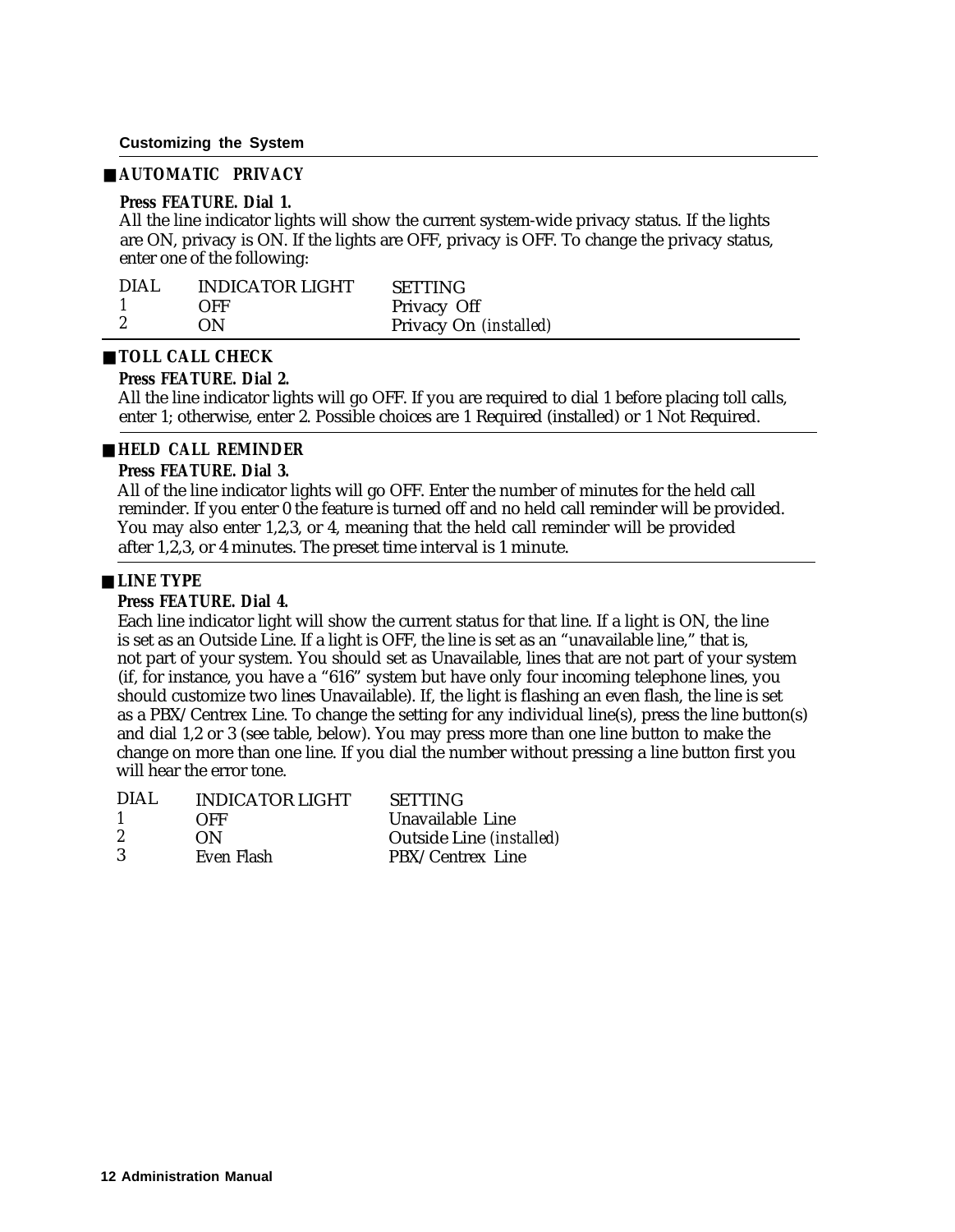#### <span id="page-13-1"></span><span id="page-13-0"></span>■ **PBX/CENTREX LINE ACCESS CODES**

#### **Press FEATURE. Dial 5.**

All of the line indicator lights will go off.

#### **To ENTER a system-wide PBX/Centrex dial code.**

Dial the desired dial code. Press ADD button. You will hear the confirmation tone when the code is added. If there are already four other codes programmed you will hear the error tone. The digit 9 is preset as the PBX/Centrex code, so there is room for three other codes. You may, of course, erase the 9 code if you wish.

#### **To ERASE a system-wide PBX/Centrex dial code.**

Dial the code you wish to erase. Press DROP. You will hear the confirmation tone when the code is erased. If the code is not there to be erased, you will hear the error tone.

#### **To ERASE all codes.**

Press DROP. Dial \*. Press DROP. You will hear the confirmation tone if you successfully followed the DROP procedure.

You may continue to enter or erase codes or you may exit the feature.

# ■ **EXTERNAL ALERT**

#### **Press FEATURE. Dial 6.**

Each line indicator light will show the current external alert status for that line. To make changes, press the line button(s) for the line(s) on which you wish to make a particular change and dial one of the digits from the table below. You may press more than one line button to make the change on more than one line. If you enter a digit without first pressing a line button you will hear the error tone.

| DIAL                 | INDICATOR LIGHT             | <b>SETTING</b>                                             |
|----------------------|-----------------------------|------------------------------------------------------------|
|                      | OFF                         | Never use external alert                                   |
| $\mathbf{2}^{\circ}$ | ON                          | External alert when Night Service is on <i>(installed)</i> |
| 3                    | Even Flash                  | External alert when Night Service is off                   |
| 4                    | "Wink" (Short ON, Long OFF) | External alert always on                                   |

#### ■ **DIAL TYPE**

#### **Press FEATURE. Dial 7.**

Each line indicator light will show the current dialing type for that line. If the light is OFF, that line is set for touch tone dialing. If the light is ON, the line is set for dial pulse dialing. To change the dialing type for a line or lines, press the line button(s) and dial the appropriate digit from the table below. YOU may press more than one line button to make the change on more than one line. If you enter a digit without first pressing a line button you will hear the error tone.

| DIAL.            | INDICATOR LIGHT | <b>SETTING</b>                |
|------------------|-----------------|-------------------------------|
|                  | OFF             | <b>Touch Tone</b>             |
| $\boldsymbol{2}$ | ON              | Dial Pulse <i>(installed)</i> |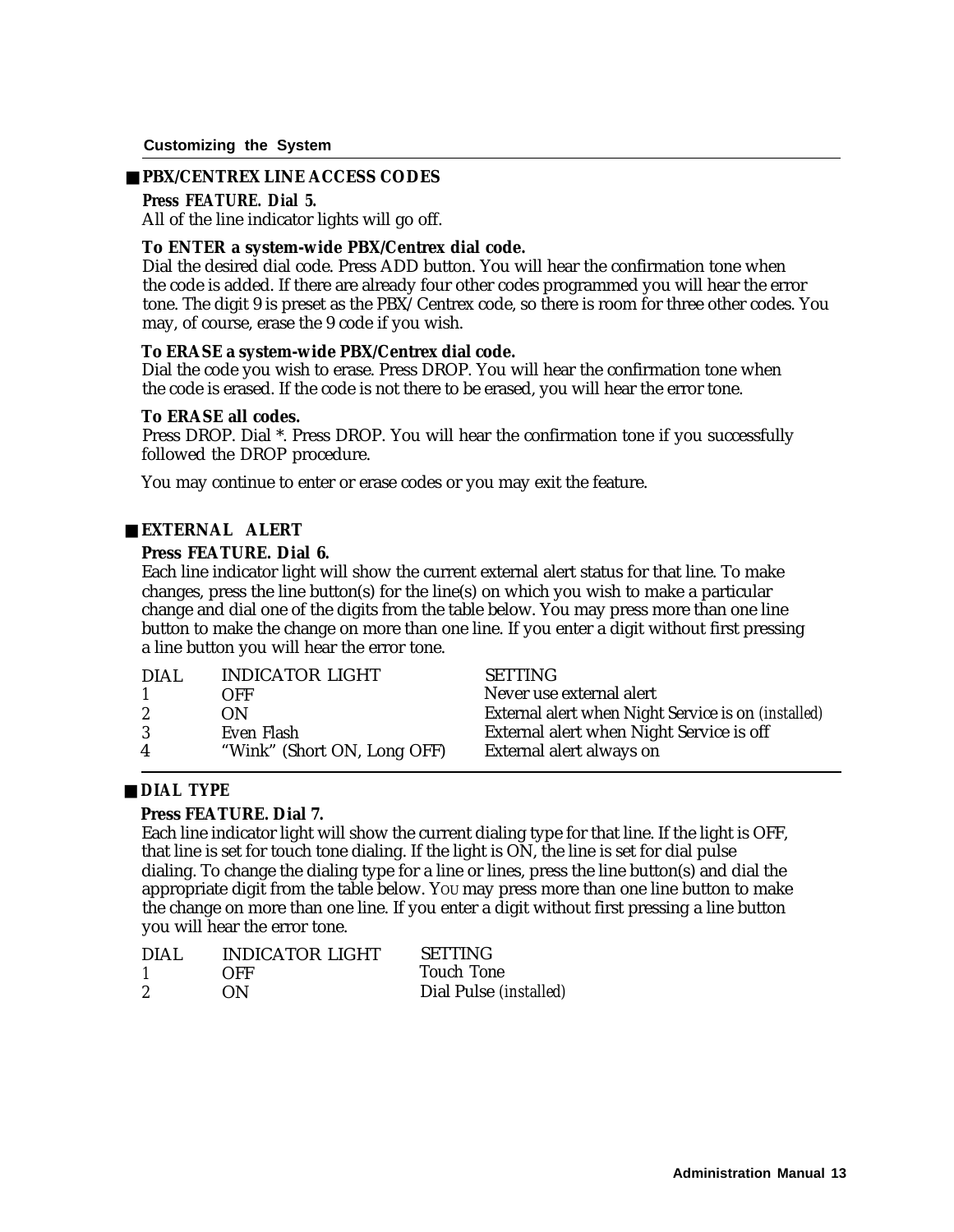<span id="page-14-1"></span><span id="page-14-0"></span>If you dialed 2 in STEP 6 on [page 10,](#page-10-3) you began Telephone Customization (see the chart on [page 9\).](#page-9-3) All these features are customized on a set-by-set basis, meaning you must enter the telephone set number before customizing. The changes you make on set 12, for example, will not be made on set 14, or any other, unless you specifically copy a customizing set-up from one telephone set to another. *Making changes via Telephone Customization is not always necessary for all telephone sets. You may, for example, want to leave all the telephones at the installed setting for a feature except one set.*

EXAMPLE: All of the telephone sets except set 16 are used by employees who should not be restricted. Set 16, however, is in the lobby, and is used by company visitors. You would want to set the outside service on the lobby telephone to Toll Restricted, leaving the other telephones Unrestricted.

Any of the procedures may be exited by one of the following actions:

- pressing the FEATURE button to customize another feature
- pressing the STATION button to customize another telephone set
- pressing the ENTER ADMIN button to go back to STEP 6 on [page 10](#page-10-3)
- pressing the COPY TO button to copy the customization on this telephone to another telephone
- hanging up the receiver (or pressing SPEAKER) to exit customization.

Valid digits will be followed by a confirmation tone and the indicator lights will reflect the new settings. This completes the customization of that feature. Invalid digits will be followed by an error tone. You would then enter a valid digit or exit the feature.

When you are customizing features for which the setting can be changed for each incoming line in the system, you do not have to press the FEATURE button for each line. Press all the line buttons for which you want the same setting. For example, if you are customizing "LINE USE PERMISSION" and you wish to make lines 4,5 and 6 No Permission, you would press FEATURE, dial 1, press line buttons 4,5 and 6, and dial 1.

The indicator light of a selected line button will flash rapidly to let you know which line you are currently customizing. If you have pressed a line button and then change your mind and do not want to select that line, simply press the line button again.

#### **To customize a telephone:**

Press STATION and dial the intercom extension number, or, if you are using a 24-button telephone, just press the auto-dial button for that extension.

If the telephone is busy you will hear a busy signal and you must press STATION again or exit to wait until the telephone is not busy before you can customize it. You can go ahead and choose another telephone extension to customize, or you may choose to leave telephone customization.

COPY TO is a useful procedure if you plan identical customizing for more than one set. If you wish to copy the telephone customization you have completed for a telephone to another telephone, use the COPY TO feature (see [page 17\).](#page-17-0) If you wish to copy the telephone customization to all the other telephones in the system, use the COPY TO ALL feature (see [page 17\).](#page-17-0)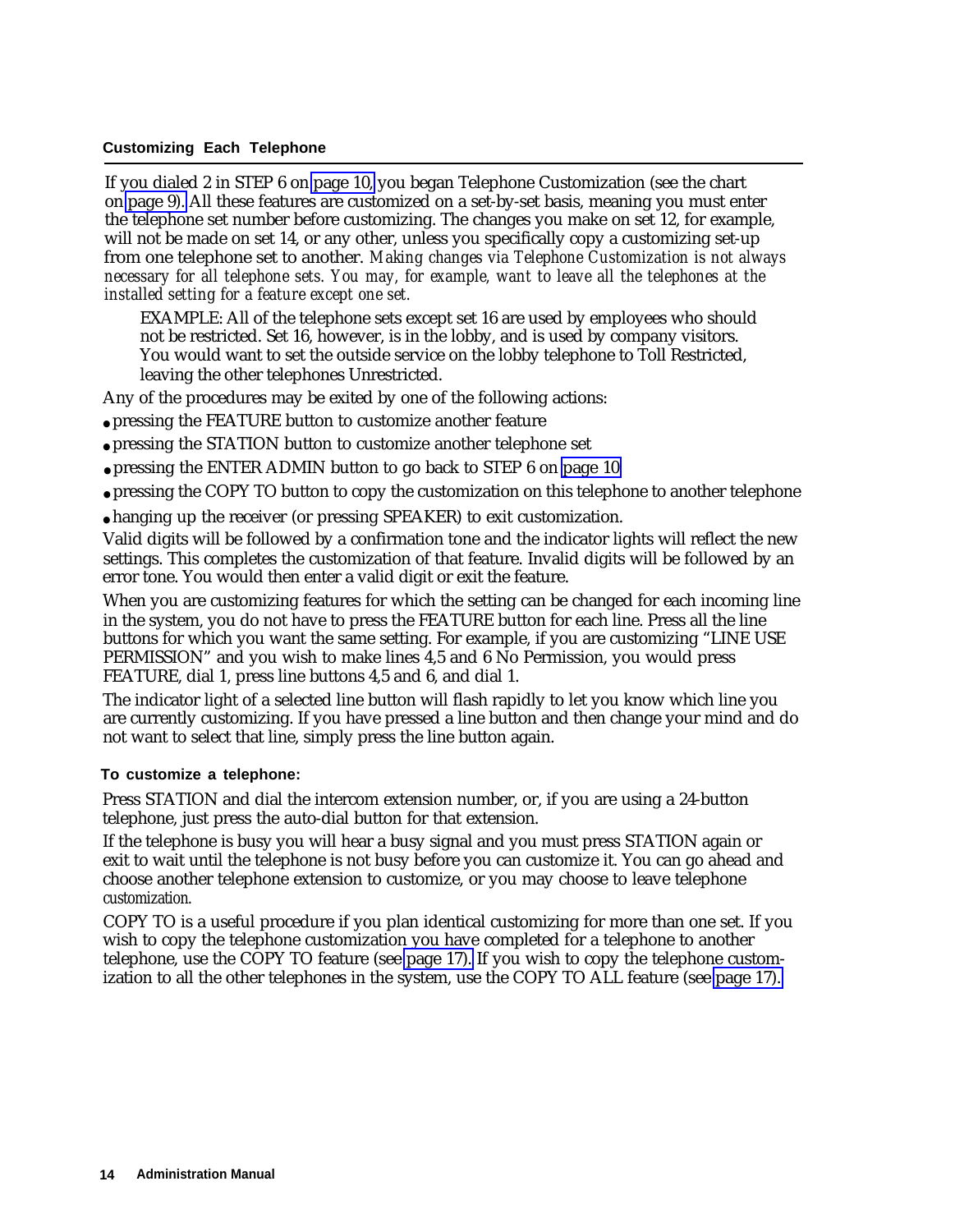### <span id="page-15-1"></span><span id="page-15-0"></span>■ **LINE USE PERMISSIONS**

#### **Press FEATURE. Dial 1.**

Each line indicator light will show the telephone set's current permission for that line. Choose the line(s) for which you wish to set the same permission by pressing the line button(s). Dial the appropriate digit (see list below). You may press more than one line button to make the change on more than one line. If you enter a digit without first pressing a line button you will hear the error tone.

| <b>INDICATOR LIGHT</b> | <b>SETTING</b>                     |
|------------------------|------------------------------------|
| OFF                    | No Permission                      |
| ON                     | <b>Full Permission (installed)</b> |
| Even Flash             | Answer Only                        |
|                        |                                    |

# ■ **AUTOMATIC LINE SELECTION**

#### **Press FEATURE. Dial 2.**

Each line indicator light will reflect the current status for that line. To change the status for the individual line(s), press the line button(s) for which you want the same setting and dial one of the valid digits (see table, below). You may press more than one line button to make the change on more than one line. If you enter a digit without first pressing a line button you will hear the error tone.

| <b>DIAL</b> | <b>INDICATOR LIGHT</b> | SETTING                                                  |
|-------------|------------------------|----------------------------------------------------------|
|             | OFF                    | Not Eligible for Automatic Line Selection                |
|             | OΝ                     | Eligible for Automatic Line Selection <i>(installed)</i> |

Lines customized without Full Permission from the telephone set being customized will show as Not Eligible for Automatic Line Selection. Selecting such a line will be ignored.

*NOTE: Automatic Line Selection provides the dial tone when you pick up the receiver without having to first select a line by pressing a line button. Customizing all lines as not eligible will mean that the user must select a specific line every time a call is made.*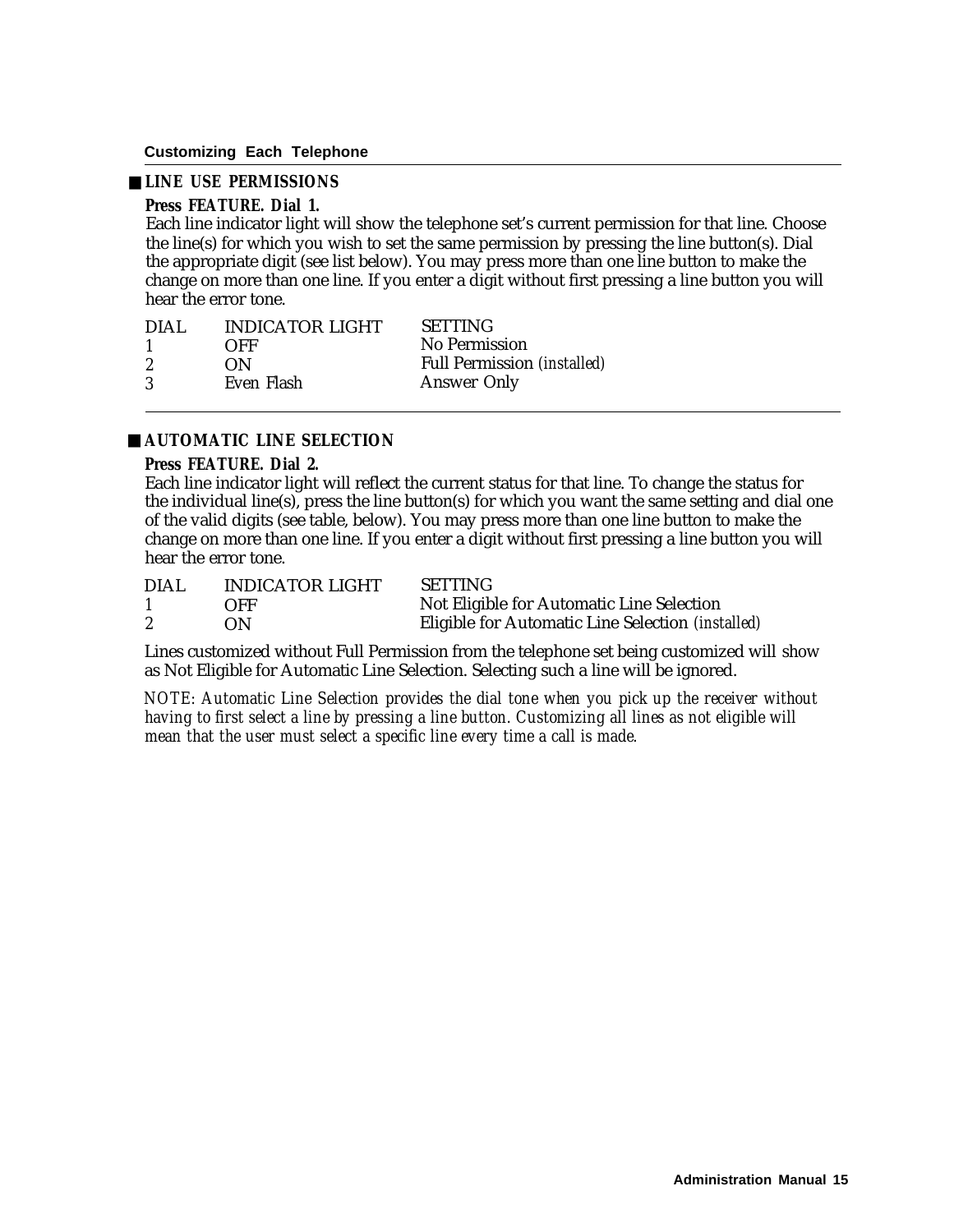### <span id="page-16-2"></span><span id="page-16-1"></span><span id="page-16-0"></span>■ **LINE RINGING OPTIONS**

### **Press FEATURE. Dial 3.**

Each line indicator light will show the current ringing option for that line. To change the option for individual line(s) on that telephone, press the line button(s) and dial a valid digit from the table below. You may press more than one line button to make the change on more than one line. If you enter a digit without first pressing a line button you will hear the error tone.

| DIAL. | <b>INDICATOR LIGHT</b>      | <b>SETTING</b>          |
|-------|-----------------------------|-------------------------|
|       | OFF                         | No Ring                 |
| 2     | OΝ                          | Normal Ring (installed) |
|       | Even Flash                  | <b>Abbreviated Ring</b> |
| 4     | "Wink" (Short ON, Long OFF) | Delayed Ring            |

Lines that have been customized as No Permission will show No Ring. Selecting such lines will be ignored.

### ■ **NIGHT RINGING**

### **Press FEATURE. Dial 4.**

All the line indicator lights will show the current night ringing option for this telephone. To change the night ringing option for this set, dial one of the digits from the following table:

| DIAL.          | INDICATOR LIGHT | <b>SETTING</b>                              |
|----------------|-----------------|---------------------------------------------|
| $\overline{1}$ | OFF             | Normal Ring (Disregards customized LINE     |
|                |                 | RINGING OPTIONS when Night Service is on.)  |
| $2^{\circ}$    | ON              | Lines ring according to programmed LINE     |
|                |                 | RINGING OPTIONS whether Night Service is on |
|                |                 | or off. <i>(installed)</i>                  |

#### ■ **OUTSIDE SERVICE**

#### **Press FEATURE. Dial 5**

All the line indicator lights will show the current overall outside service for the telephone set. To change the overall outside service for the set, dial one of the digits from the following table.

| DIAL. | INDICATOR LIGHT | <b>SETTING</b>            |
|-------|-----------------|---------------------------|
|       | OFF             | <b>Outward Restricted</b> |
| -2    | ON              | Unrestricted (installed)  |
| -3    | Even Flash      | <b>Toll Restricted</b>    |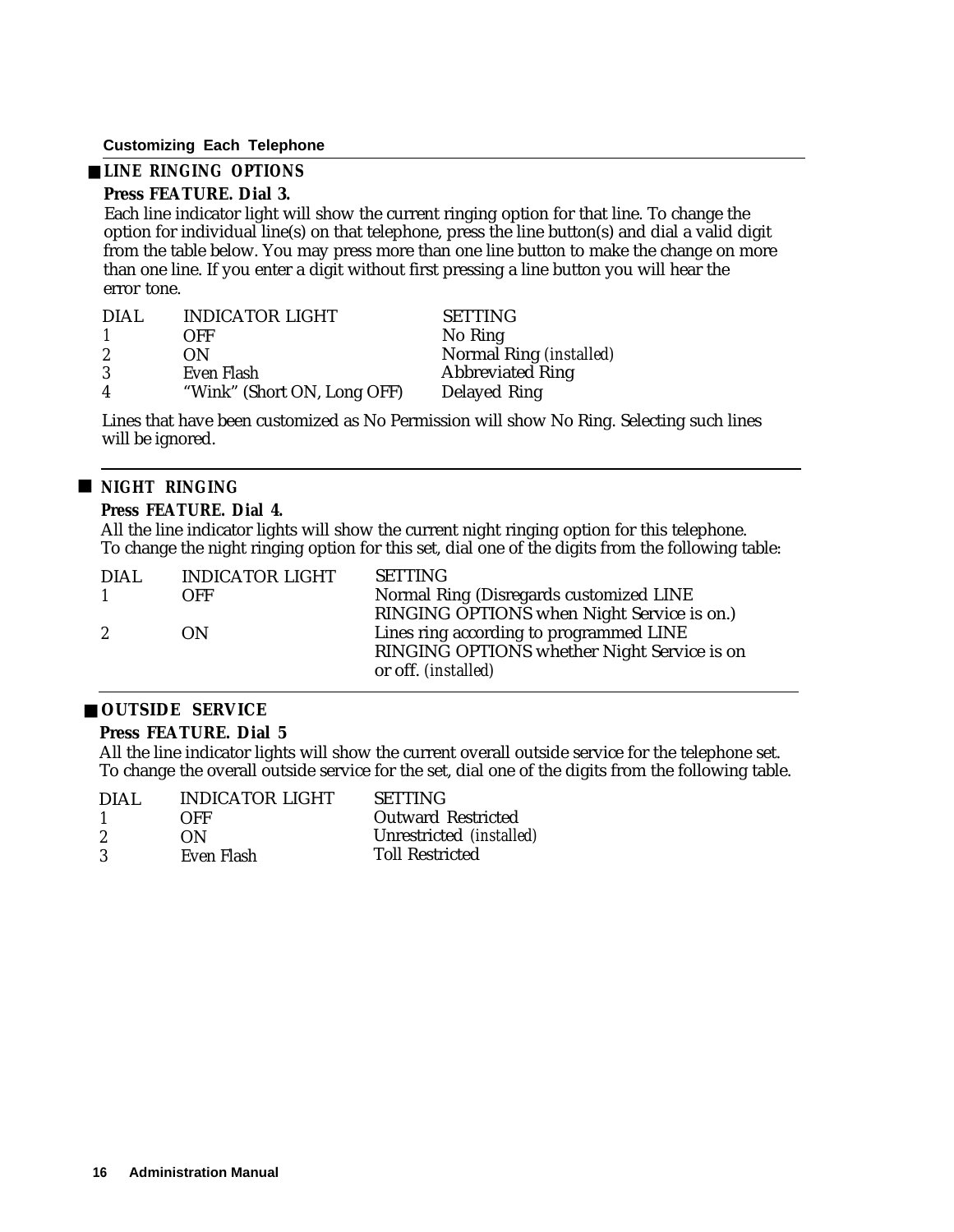### <span id="page-17-3"></span><span id="page-17-2"></span><span id="page-17-1"></span><span id="page-17-0"></span>■ **COPY TO**

To copy the feature choices from this telephone set to another set press COPY TO. The COPY TO indicator light will go on, all of the line indicator lights will go off. While the COPY TO indicator light is on, dial an intercom extension number or, if using a 24-button set, press the auto-dial button for the desired set. The telephone set being copied to must not be busy. If you hear a busy tone, cancel the COPY TO button again. All of the telephone customization settings for the set being customized will be copied to the specified telephone set and you will hear a confirmation tone. The COPY TO light indicator will go off. To do another copy, repeat the process.

To cancel a copy, press the COPY TO button again without dialing the intercom extension number.

#### **Copy To All**

To copy the set-up on this telephone to all other telephone sets on the system, press COPY TO, then press \*. All the telephones in the system except telephone set 10 must be idle.

#### **Exiting Telephone Customization**

Press FEATURE to customize another telephone feature on the same telephone.

Press COPY TO to copy the settings on that telephone to another telephone.

Press STATION and dial the set number (or press the auto-dial button on a 24-button set) to start customizing telephone features on another set.

Press ENTER ADMIN to go back to STEP 6 on [page 10.](#page-10-3)

Replace the receiver (or press SPEAKER if you were using the speakerphone while customizing) to exit system administration.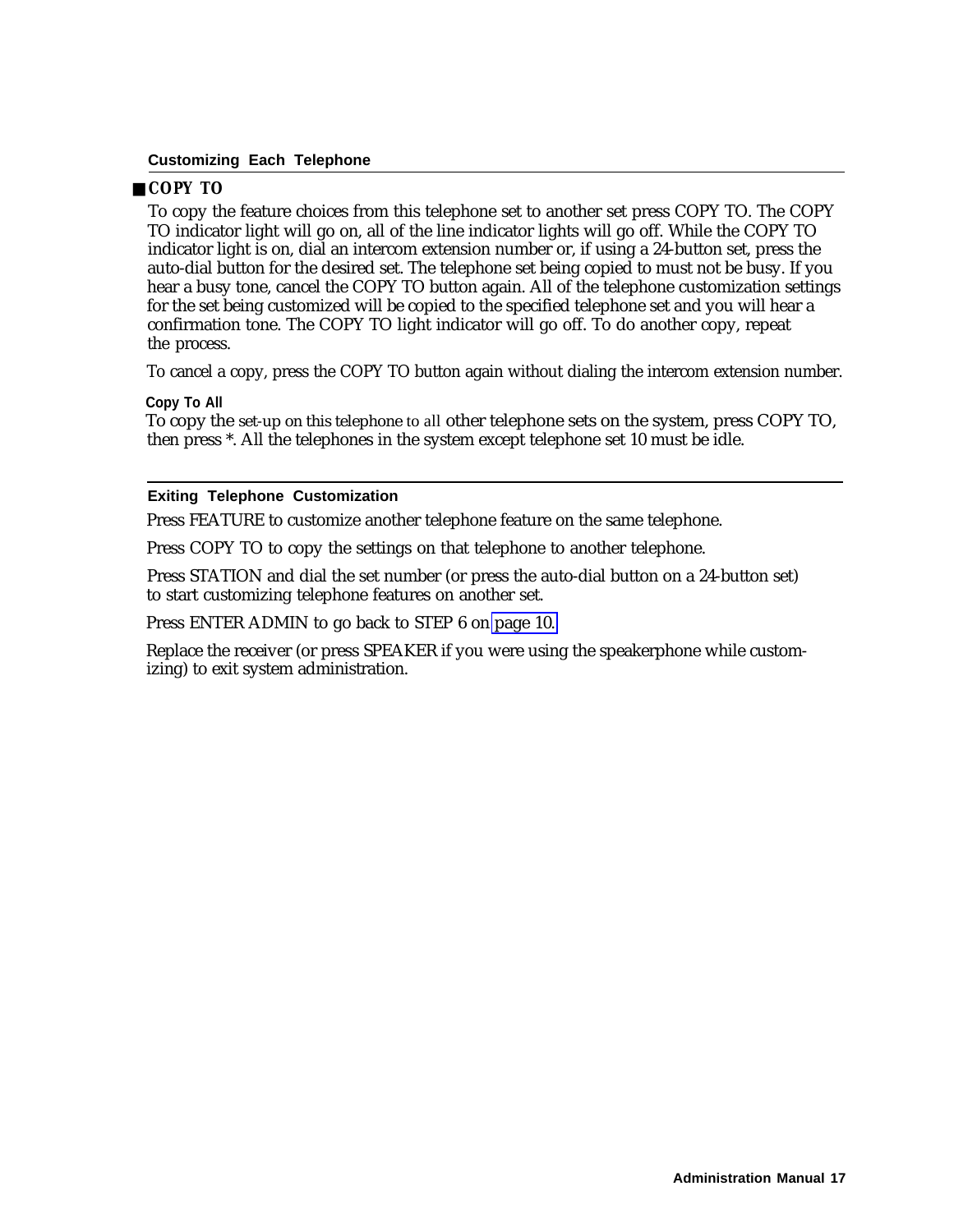# **Company 1 CARPENTER, WATKINS, and SEPULVEDA, Attorneys at Law**

<span id="page-18-1"></span><span id="page-18-0"></span>

|                                                   |                                                                  |                       |                                     |   |                                                            |  |  |   |                                            | <b>CUSTOMIZING</b>    |               |                |                                                 |  |                                  |                                             |
|---------------------------------------------------|------------------------------------------------------------------|-----------------------|-------------------------------------|---|------------------------------------------------------------|--|--|---|--------------------------------------------|-----------------------|---------------|----------------|-------------------------------------------------|--|----------------------------------|---------------------------------------------|
| <b>SYSTEM PLANNER</b>                             |                                                                  | <b>EACH TELEPHONE</b> |                                     |   |                                                            |  |  |   |                                            |                       |               |                |                                                 |  |                                  |                                             |
|                                                   | <b>CUSTOMIZING</b><br><b>THE SYSTEM</b>                          |                       |                                     |   | LINE USE<br><b>PERMISSION</b>                              |  |  |   | <b>SELECTION</b>                           | <b>AUTOMATIC LINE</b> |               | <b>OPTIONS</b> | LINE RINGING<br>No ring $\checkmark$            |  | NIGHT RINGING                    | <b>OUTSIDE SERVICE</b>                      |
| <b>INCOMING LINE 1</b><br><b>Telephone Number</b> | <b>AUTOMATIC PRIVACY</b>                                         |                       |                                     |   | No Permission<br>Full Permission o<br>Answer Only<br>LINES |  |  |   | <b>Not Eligible</b><br>Eligible t<br>LINES |                       |               |                | Normal ring<br>Abbrevialed ring<br>Delayed ring |  | Normal ring<br>Programmed ring + | <b>Outward Restricted</b><br>Unrestricted + |
| $317 - 555 - 1234$                                | OIL<br>$0n + \Delta$                                             | SET                   | <b>LOCATION</b>                     |   | $1, 2, 3, 4, 5, 6$ $1, 2, 3, 4, 5, 6$ $1, 2, 3, 4, 5, 6$   |  |  |   |                                            |                       |               | LINES          |                                                 |  |                                  | Toll restricted                             |
|                                                   | <b>TOLL CALL CHECK</b><br>1 Required $\longleftarrow$            |                       | <b>EXAMPLE</b>                      |   |                                                            |  |  |   |                                            |                       |               |                |                                                 |  |                                  |                                             |
| <b>INCOMING LINE 2</b>                            | 1 Not Required ___<br>HELD CALL REMINDER                         | 10                    | <b>CUSTOMIZING SET</b><br>reception |   |                                                            |  |  | E |                                            |                       | رو<br>م       |                |                                                 |  |                                  | normal unrestricti                          |
| <b>Telephone Number</b><br>$317 - 555 - 1235$     | 0.<br>1 Minute t /                                               | 11                    | paralegal                           |   |                                                            |  |  | E |                                            |                       | D             |                |                                                 |  | mormal                           | unreatricto                                 |
|                                                   | 3<br>Δ                                                           | 12                    | lobby                               |   |                                                            |  |  | E |                                            |                       | $\frac{1}{6}$ |                |                                                 |  | marmal                           | toll<br>restixated                          |
| INCOMING LINE 3                                   | LINE TYPE                                                        | 13                    | carpenter                           |   |                                                            |  |  | E |                                            |                       | D             |                |                                                 |  |                                  | marmal unrestricted                         |
| <b>Telephone Number</b><br>$317 - 555 - 1236$     | Unavailable line<br>Outside line t<br>س<br><b>PBX</b>            | 14                    | Watkins                             |   |                                                            |  |  | Е |                                            |                       | D             |                |                                                 |  |                                  | normal unrestricted                         |
|                                                   | LINES                                                            | 15                    | Sepulneda                           | F |                                                            |  |  | E |                                            |                       | D             |                |                                                 |  | mormal                           | unrestacted                                 |
|                                                   | $1 - 2 - 3 - 4 - 5 - 6 -$<br>PBX ACCESS CODES<br>Installed is 9+ | 16                    |                                     |   |                                                            |  |  |   |                                            |                       |               |                |                                                 |  |                                  |                                             |
| <b>INCOMING LINE 4</b>                            |                                                                  | 17                    |                                     |   |                                                            |  |  |   |                                            |                       |               |                |                                                 |  |                                  |                                             |
| <b>Telephone Number</b>                           | <b>EXTERNAL ALERT</b>                                            | 18                    |                                     |   |                                                            |  |  |   |                                            |                       |               |                |                                                 |  |                                  |                                             |
|                                                   | None<br>Night Only †<br>$\chi$                                   | 19                    |                                     |   |                                                            |  |  |   |                                            |                       |               |                |                                                 |  |                                  |                                             |
| <b>INCOMING LINE 5</b>                            | Day Only<br>Always<br>LINES                                      | 20                    |                                     |   |                                                            |  |  |   |                                            |                       |               |                |                                                 |  |                                  |                                             |
| <b>Telephone Number</b>                           | $1 - 2 - 3 - 4 - 5 - 6 -$<br>DIAL TYPE                           | 21                    |                                     |   |                                                            |  |  |   |                                            |                       |               |                |                                                 |  |                                  |                                             |
|                                                   | Touch-tone<br>$\checkmark$<br><b>Dial Pulse t</b>                | 22                    |                                     |   |                                                            |  |  |   |                                            |                       |               |                |                                                 |  |                                  |                                             |
|                                                   | LINES<br>$1 - f^2 - f^3 + f^4 - 5 - 6 -$                         | 23                    |                                     |   |                                                            |  |  |   |                                            |                       |               |                |                                                 |  |                                  |                                             |
| <b>INCOMING LINE 6</b><br><b>Telephone Number</b> | tinstalled setting<br>(No customizing<br>necessary for this      | 24                    |                                     |   |                                                            |  |  |   |                                            |                       |               |                |                                                 |  |                                  |                                             |
|                                                   | selling)                                                         | 25                    |                                     |   |                                                            |  |  |   |                                            |                       |               |                |                                                 |  |                                  |                                             |

† Installed Setting

 $\hat{\boldsymbol{\cdot}$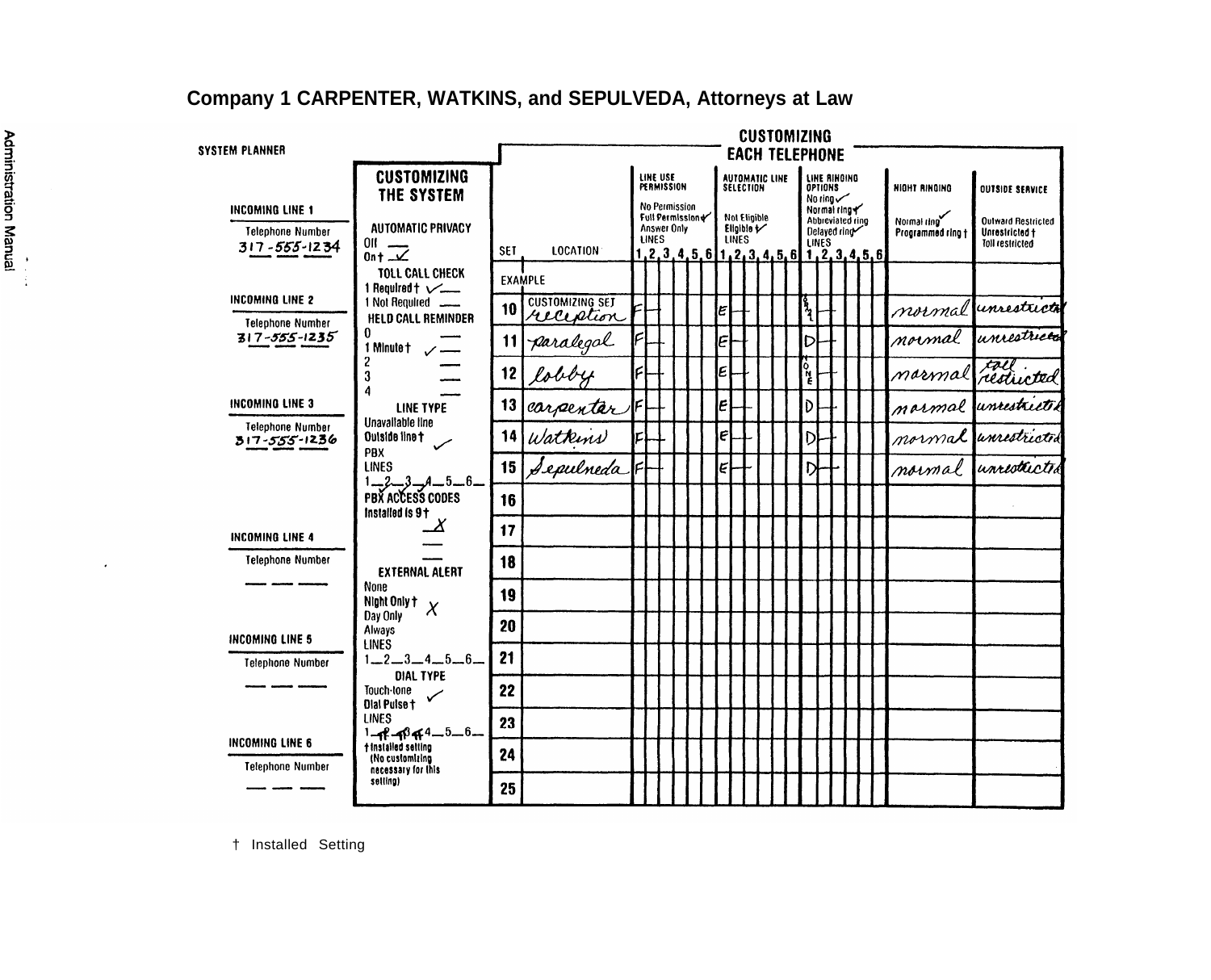# <span id="page-19-1"></span><span id="page-19-0"></span>**Examples Of Systems**

Planning the customizing of your communications system requires considering the needs of your company. Since each company is unique, two business profiles are provided to show you how these systems may be customized. The system planners are shown for each business to help give you a better understanding of how to complete your own system planner.

COMPANY 1

CARPENTER, WATKINS, and SEPULVEDA, Attorneys at Law

Company 1 is a law firm with a receptionist/secretary who answers all calls. There are three incoming lines and six telephone sets. (They have a **SPIRIT** system with a capacity of three incoming lines and eight telephone sets.) Three of the telephone sets, numbers 13, 14, and 15 are on the desks of the three partners of the firm. Telephone set 10 is used by the receptionist/secretary. Telephone set 11 is on the desk of the paralegal assistant. Telephone set 12 is in the lobby.

The following customizing decisions may be made for this company:

Automatic Privacy—On (installed setting, no customizing required)

Toll Call Check—dialing 1 is required (installed setting, no customizing required)

Held Call Reminder— one minute (installed setting, no customizing required)

Line Type—all lines are available as outside lines (installed setting, no customizing required)

PBX/Centrex Line Access Codes —not a PBX or Centrex line, so a code is not applicable

External Alert —The system does not have the optional external alerter, so this may be left at the installed setting.

Dial Type—local service is touch tone. All lines should be customized touch tone.

Line Use Permission — all telephones have full use of all lines (installed setting, no customizing required)

Automatic Line Selection— all lines for all telephones available for automatic line selection (installed setting, no customizing required)

Line Ringing Options—All lines on set 10 are left at normal ringing, which is the installed setting. All lines on sets 11, 13, 14, and 15 are customized for delayed ringing, giving the receptionist/secretary the chance to answer the line first. Telephone set 12, which is in the lobby and offered as a convenience for visitors, is customized for no ringing on all lines.

Night Ringing— normal ringing in night operation for all accessible lines on all telephones. This way, if the receptionist/secretary is not there, anyone at any telephone in the system will be alerted immediately to an incoming call.

Outside Service— all telephone sets except set 12 are unrestricted, which is the installed setting. Set 12, which is accessible to visitors, is customized toll restricted.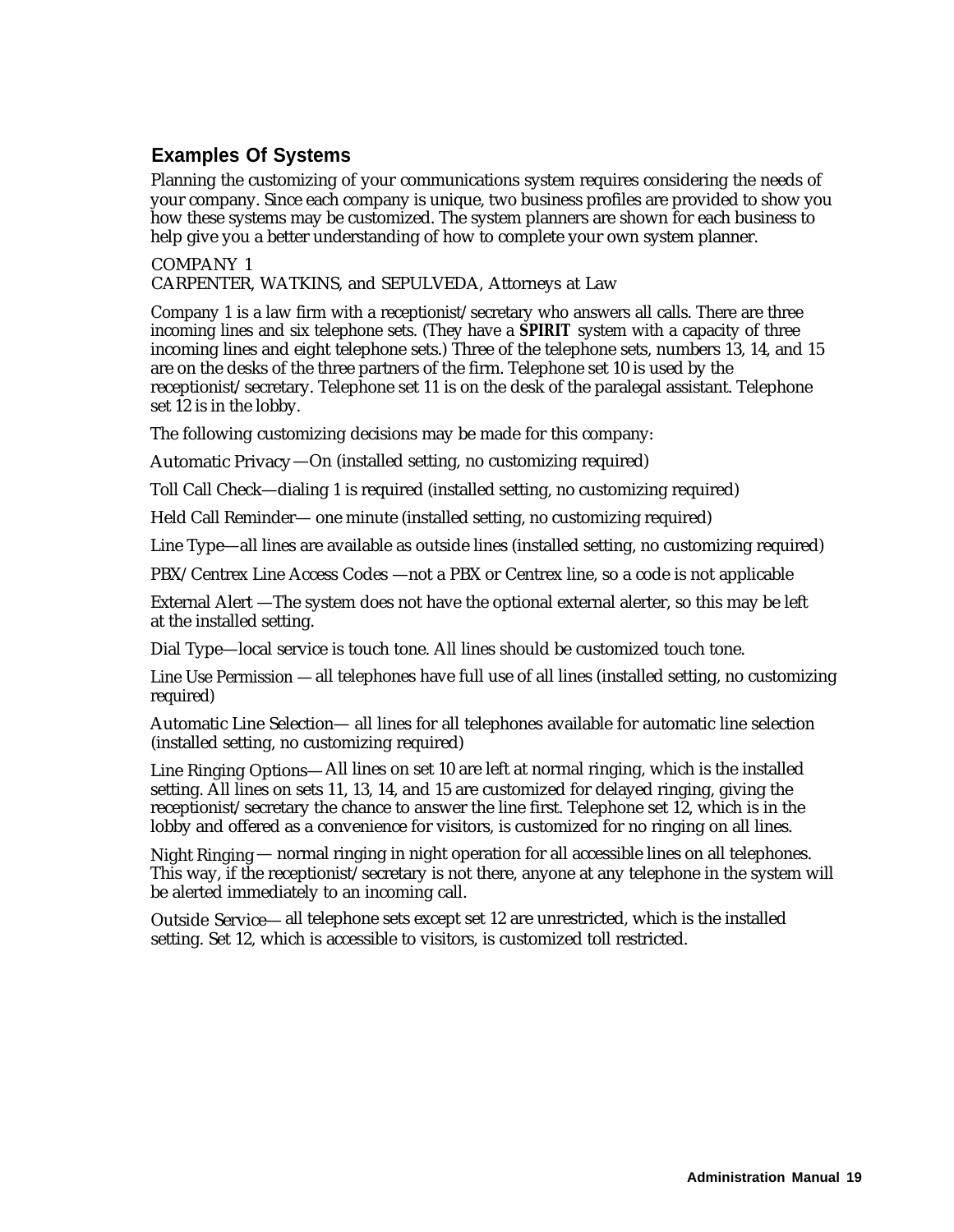# **Company 2 LIVELY TRAVEL AGENCY**

<span id="page-20-2"></span><span id="page-20-1"></span><span id="page-20-0"></span>

| <b>SYSTEM PLANNER</b>                                            |                                                                         | <b>CUSTOMIZING</b><br><b>EACH TELEPHONE</b> |                                   |   |                                                            |  |        |            |                                                                                                 |  |                 |                           |              |                                                   |                                  |                                                                       |
|------------------------------------------------------------------|-------------------------------------------------------------------------|---------------------------------------------|-----------------------------------|---|------------------------------------------------------------|--|--------|------------|-------------------------------------------------------------------------------------------------|--|-----------------|---------------------------|--------------|---------------------------------------------------|----------------------------------|-----------------------------------------------------------------------|
|                                                                  | <b>CUSTOMIZING</b><br>THE SYSTEM                                        |                                             |                                   |   | LINE USE<br>PERMISSION                                     |  |        |            | <b>AUTOMATIC LINE</b><br>SELECTION                                                              |  |                 | <b>OPTIONS</b><br>No rina | LINE RINGING |                                                   | NIGHT RINGING                    | <b>OUTSIDE SERVICE</b>                                                |
| <b>INCOMING LINE 1</b><br>Telephone Number<br>$317 - 555 - 1234$ | <b>AUTOMATIC PRIVACY</b><br>$0ff$ $\qquad$<br>$0n + -$                  | SET                                         | LOCATION                          |   | No Permission<br>Full Permission f<br>Answer Only<br>LINES |  |        |            | Not Eligible<br>Eligible Y<br>LINES<br>$1, 2, 3, 4, 5, 6$ $1, 2, 3, 4, 5, 6$ $1, 2, 3, 4, 5, 6$ |  |                 | <b>LINES</b>              |              | Normal ring Y<br>Abbreviated ring<br>Delayed ring | Normal ring<br>Programmed ring F | <b>Oulward Restricted</b><br>Unrestricted t<br><b>Toll restricted</b> |
| <b>INCOMING LINE 2</b>                                           | TOLL CALL CHECK<br>1 Required t<br>1 Not Required<br>HELD CALL REMINDER | 10                                          | <b>EXAMPLE</b><br>CUSTOMIZING.SET |   |                                                            |  |        | E          |                                                                                                 |  |                 |                           |              | didididini                                        |                                  | Programmed Unrectrictal                                               |
| <b>Telephone Number</b><br>317-555-1235                          | U<br>1 Minute t                                                         | 11                                          | $\varrho$ . Andrews               |   |                                                            |  |        | E          |                                                                                                 |  | lиlи.           |                           |              |                                                   | Rogiannia                        | Unrestricted                                                          |
|                                                                  | 3                                                                       | 12                                          | J. Cogee                          |   |                                                            |  | Ņ<br>ъ | E          |                                                                                                 |  | <b>NI</b> N     |                           |              |                                                   | Programmel                       | Unestricted                                                           |
| <b>INCOMING LINE 3</b>                                           | LINE TYPE                                                               | 13                                          | Q. Kren                           |   |                                                            |  |        | E          |                                                                                                 |  | ININ'           |                           |              |                                                   |                                  | Programmed Unrestrictor                                               |
| <b>Telephone Number</b><br>317-555-1236                          | Unavallable Line<br>Outside Linet<br>PBX line                           |                                             | $14\,$ H $\,$ Karnes              |   |                                                            |  | К<br>τ | E          |                                                                                                 |  | ln n            |                           |              |                                                   |                                  | thogrammen Unrestricto                                                |
|                                                                  | <b>LINES</b>                                                            | 15                                          | m Raien                           |   |                                                            |  | IN     | E          |                                                                                                 |  | ININ            |                           |              |                                                   |                                  | tregrammen Unrestricte                                                |
|                                                                  | $1 - 2 - 3 - 4 - 5 - 6$<br>PBX ACCESS CODES                             | 16                                          | M. Sykes                          |   |                                                            |  | O      | E          |                                                                                                 |  | NM              |                           |              |                                                   |                                  | Trogrammed Unrestricted                                               |
| <b>INCOMING LINE 4</b>                                           | Installed Is 9<br>$-X$                                                  | 17                                          | a. Ball                           |   |                                                            |  | N<br>O | $\epsilon$ |                                                                                                 |  | <b>INM</b>      |                           |              |                                                   |                                  | Tregrammed Unrestricted                                               |
| <b>Telephone Number</b><br>$317 - 555 - 1237$                    | <b>EXTERNAL ALERT</b>                                                   | 18                                          | Lyons<br>J.                       |   |                                                            |  | Ņ<br>ο | ę          |                                                                                                 |  | <b>NIN</b>      |                           |              |                                                   |                                  | Programmo Unrestricto                                                 |
|                                                                  | Never<br>Night Only t ~                                                 | 19                                          | Conference                        | F |                                                            |  | N<br>0 | É          |                                                                                                 |  | MM              |                           |              |                                                   |                                  | Programmed Unrestricted                                               |
| <b>INCOMING LINE 5</b>                                           | Day Only<br>Always                                                      | 20 <sup>1</sup>                             | Lobby                             |   |                                                            |  | N      | Ę          |                                                                                                 |  | NM <sup>1</sup> |                           |              |                                                   | Gnogramme                        | restricted                                                            |
| <b>Telephone Number</b><br>317-555-1238                          | LINES<br>$2 - 3 - 4 - 5 - 6$                                            | 21                                          |                                   |   |                                                            |  |        |            |                                                                                                 |  |                 |                           |              |                                                   |                                  |                                                                       |
|                                                                  | DIAL TYPE<br>Touch-tone                                                 | 22                                          |                                   |   |                                                            |  |        |            |                                                                                                 |  |                 |                           |              |                                                   |                                  |                                                                       |
|                                                                  | Dial Pulse t<br>LINFO TT TT TT TT                                       | 23                                          |                                   |   |                                                            |  |        |            |                                                                                                 |  |                 |                           |              |                                                   |                                  |                                                                       |
| <b>INCOMING LINE 6</b><br><b>Telephone Number</b>                | $1 - 2 - 3 - 4 - 5 - 6 -$<br>t installed setting                        | 24                                          |                                   |   |                                                            |  |        |            |                                                                                                 |  |                 |                           |              |                                                   |                                  |                                                                       |
| 317-555-1239                                                     | (No customizing<br>necessary for this<br>satting)                       | 25                                          |                                   |   |                                                            |  |        |            |                                                                                                 |  |                 |                           |              |                                                   |                                  |                                                                       |

† Installed Setting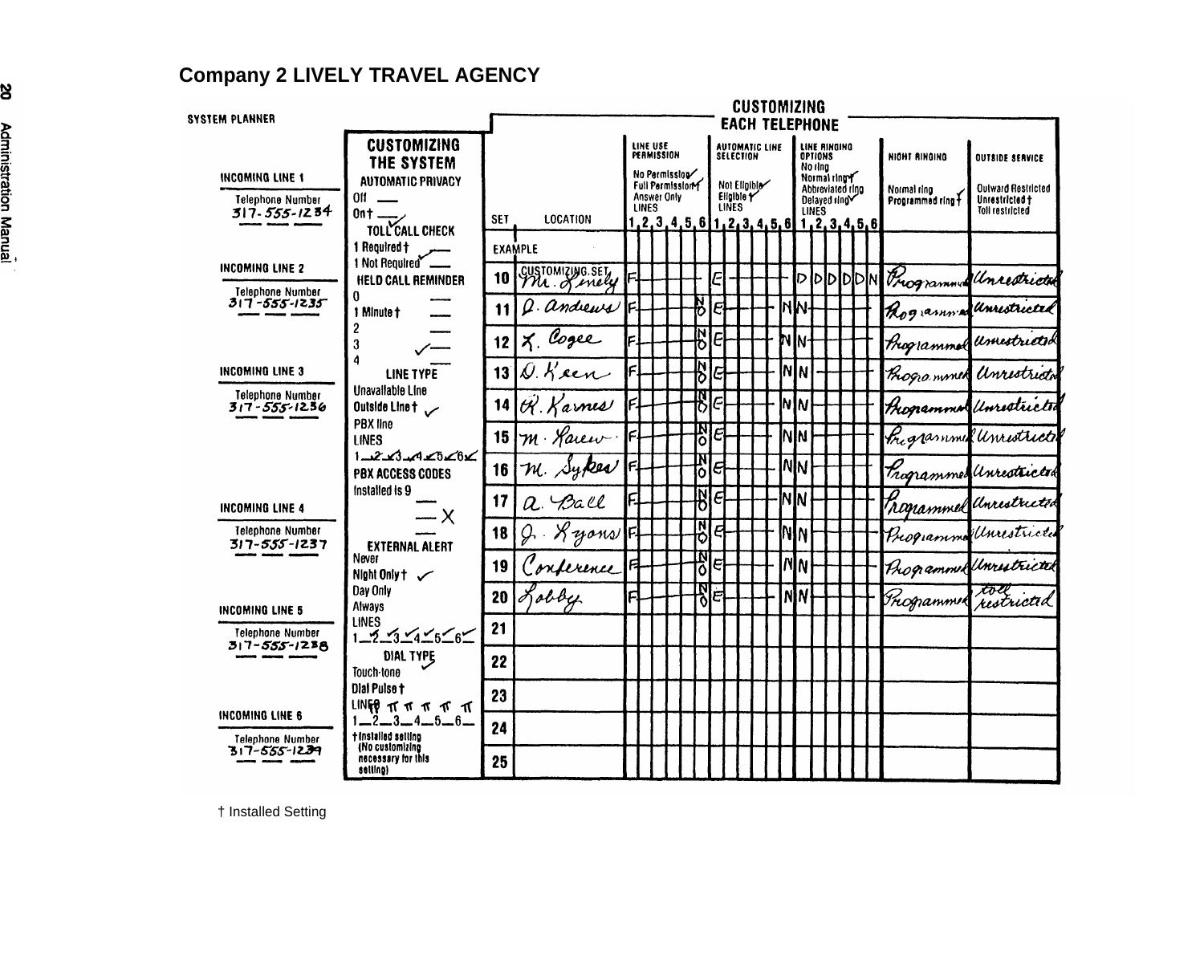#### <span id="page-21-2"></span><span id="page-21-1"></span><span id="page-21-0"></span>COMPANY 2 LIVELY TRAVEL AGENCY.

Company 2 is a travel agency with six incoming lines and eleven telephone sets. Eight travel agents share phone answering duties. Whoever is not currently busy picks up an incoming call. Telephone sets 11 through 18 are for the use of the travel agents. Telephone set 10 is used by the company president. Telephone set 19 is in the conference room. Telephone set 20 is in the lobby.

Automatic Privacy—On (installed setting, no customizing required)

Toll Call Check—dialing 1 is required (installed setting, no customizing required)

Held Call Reminder— three minutes

Line Type— all lines are available as outside lines (installed setting, no customizing required)

PBX/Centrex Line Access Codes—not a PBX or Centrex line, so a code is not applicable

External Alert—night only (installed setting, no customizing required)

Dial Type—local service is touch tone. All lines should be customized touch tone.

Line Use Permission — all lines accessible for all sets except line 6, which is customized No Access for all sets except set 10. The company president uses line 6 as a private line.

Automatic Line Selection—all lines eligible for selection by automatic line selection (installed setting, no customizing required) Line 6, which is not accessible from telephone sets other than set 10, is automatically not eligible at those sets.

Line Ringing Options —All telephone sets are set for normal ringing on all accessible lines, except set 10, which is set for delayed ringing on lines 1-5 and normal ringing on line 6.

Night Ringing—Telephones ring according to programmed LINE RINGING OPTIONS whether Night Service is on or off. (Installed setting, no customizing required)

Outside Service—Unrestricted, except telephone set 20, which is customized Toll Restricted because it is in the lobby and accessible to visitors.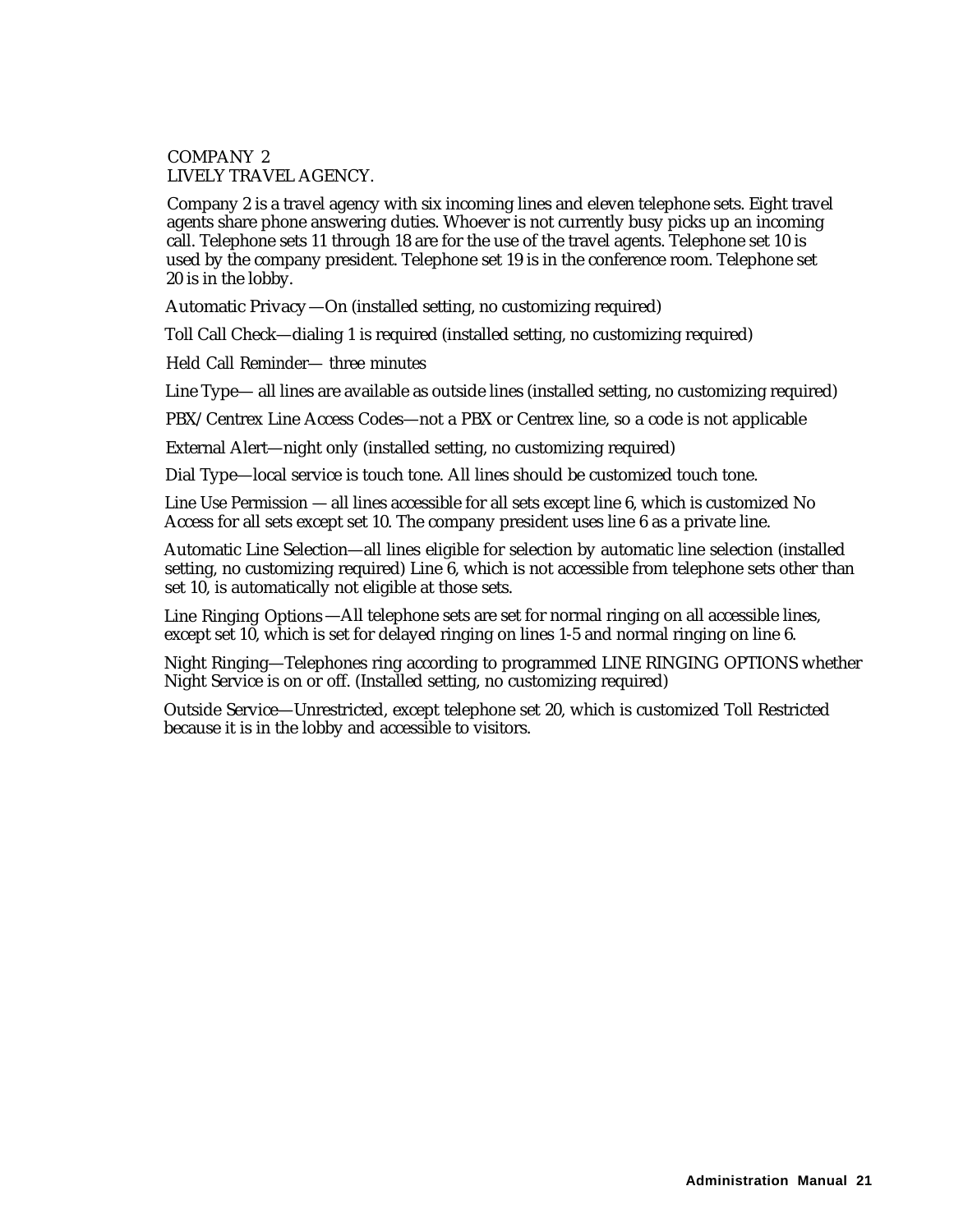# <span id="page-22-4"></span><span id="page-22-3"></span><span id="page-22-2"></span><span id="page-22-1"></span><span id="page-22-0"></span>**SECTION 2 SpeedCall**

The *SpeedCall* feature is an important time saver for users. *SpeedCall* numbers are dialed by using a two-digit code. There are two kinds of *SpeedCall* numbers: personal and system. Personal *SpeedCall* numbers are entered by the users of the sets. These numbers are available only at the telephone where they are stored. Each user may store 16 personal *SpeedCall* numbers.

System *SpeedCall* numbers are stored in the system memory and are for the use of all the users in the system. The system can store 70 system *SpeedCall* numbers; of these 70, 50 are unrestricted and 20 are restricted (see below).

### **Restricted and Unrestricted SpeedCall Numbers**

Unrestricted *SpeedCall* numbers (including toll numbers) may be called by using a two-digit code from any telephone in the system that has full permission to an outside line, including telephones restricted from making outside calls or toll calls. For this reason, emergency numbers such as FIRE, POLICE, and AMBULANCE, should be entered as unrestricted numbers. Unrestricted numbers are stored with codes 30-79.

The Outside Service restrictions (see [page 16\)](#page-16-0) you may have assigned to each telephone apply to numbers stored with codes 80-99, which are restricted *SpeedCall* numbers. The number 911 can be dialed from any telephone set that has at least one line with full line use permission and does not require entering as a *SpeedCall* number.

In summary,

Unrestricted *SpeedCall* numbers:

● may be called from any telephone regardless of OUTSIDE SERVICE customization.

Restricted *SpeedCall* numbers:

● may be called from telephones with **Unrestricted** OUTSIDE SERVICE.

● may be called from telephones with **Toll Restricted** OUTSIDE SERVICE, if the numbers are local.

● may not be called from telephones with **Outward Restricted** OUTSIDE SERVICE.

#### **SpeedCall Directories**

Be sure you keep an accurate directory of the numbers you have stored in the system *SpeedCall* memory. Since numbers may be erased and added often, it's a good idea to make a simple directory that can be copied as often as necessary. Photocopy the sample System *SpeedCall* Directory on [page 28.](#page-28-1)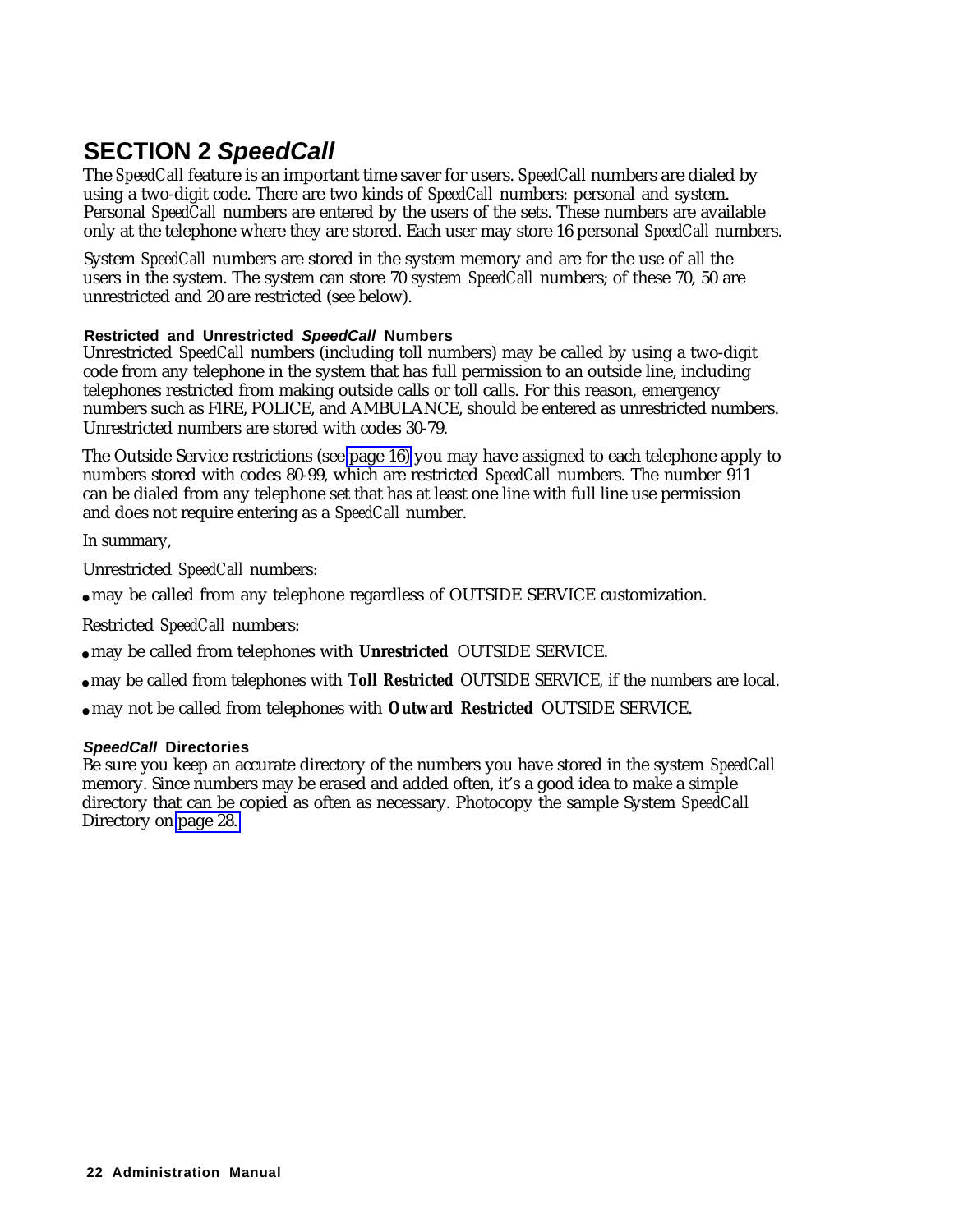# <span id="page-23-2"></span><span id="page-23-1"></span><span id="page-23-0"></span>**Storing System SpeedCall Numbers**

#### **STEP 1 SET ADMINISTRATION SWITCH TO "ON"**

Set the system administration switch on the controller to ON (see the drawing on [page 3.\)](#page-3-2)

#### **STEP 2 PRESS INTERCOM BUTTON. PRESS SPEAKER**

**Working at telephone set 10,** press an INTERCOM button that is not busy. Lift the receiver (or press SPEAKER). INTERCOM times out after five seconds. You must lift the receiver or press SPEAKER within those five seconds or start the procedure over again at STEP 2.

#### **STEP 3 ENTER CUSTOMIZATION**

Dial  $*$  0 (zero)

#### **STEP 4 CHOOSE SYSTEM SPEEDCALL** Dial 3

#### **STEP 5 DIAL NUMBER**

Dial a number you wish to store in the system *SpeedCall* memory. A total of 16 digits, including pauses and one flash, may be stored as one number.

*NOTE: Press the HOLD/PAUSE button to enter a 1½ second pause in the number (i.e., to wait for a dial tone or access tone). If your system is part of a PBX/Centrex system you may store the outside access code as part of the number. If the line is customized as a PBX/Centrex line and the access code is entered in system customization, the system will automatically insert a pause after the code when you use your SpeedCall numbers.*

#### **STEP 6 PRESS MEMORY**

#### **STEP 7 ENTER TWO-DIGIT CODE**

Enter the two-digit code you wish to assign to the number you have stored. Remember, **code numbers 30 through 79 are for unrestricted numbers** that can be dialed by any user in your system, regardless of any outside service restrictions that may be customized on any one telephone set. **Code numbers 80 through 99 are restricted** according to the outside service you customize for each telephone (see Outside Service, [page 16\).](#page-16-0)

If you use a code that is already in use for another number, the new number will be stored over the old number and the old number will be lost. If you enter an invalid code (a code other that 30-99) you will hear the error tone, which is a series of alternating high and low beeps. This means you will have to start over again at STEP 5, dialing the telephone number. When you have successfully stored a number in the system *SpeedCall* memory you will hear a confirmation tone (three short beeps).

When you hear the confirmation tone you may continue to store numbers in the system *SpeedCall* memory by going back to STEP 5 and dialing a new number. If you are finished storing numbers and wish to exit the procedure, hang up the receiver (or press SPEAKER if you were using the speakerphone) and return the administration switch to OFF.

#### **Erasing a Number from the System SpeedCall Memory**

You may enter a new number over an old number instead of erasing the old number. If you wish to simply erase a number, follow steps 1 through 4 of the above procedure. At STEP 5, instead of entering a number, press the MEMORY button. Enter the code of the number you want to erase. A confirmation tone indicates your success. You may continue erasing, or you may enter a new number by going back to STEP 5 of the procedure. If you wish to exit the procedure, hang up the receiver (or press SPEAKER if you were using the speakerphone) and return the administration switch to OFF.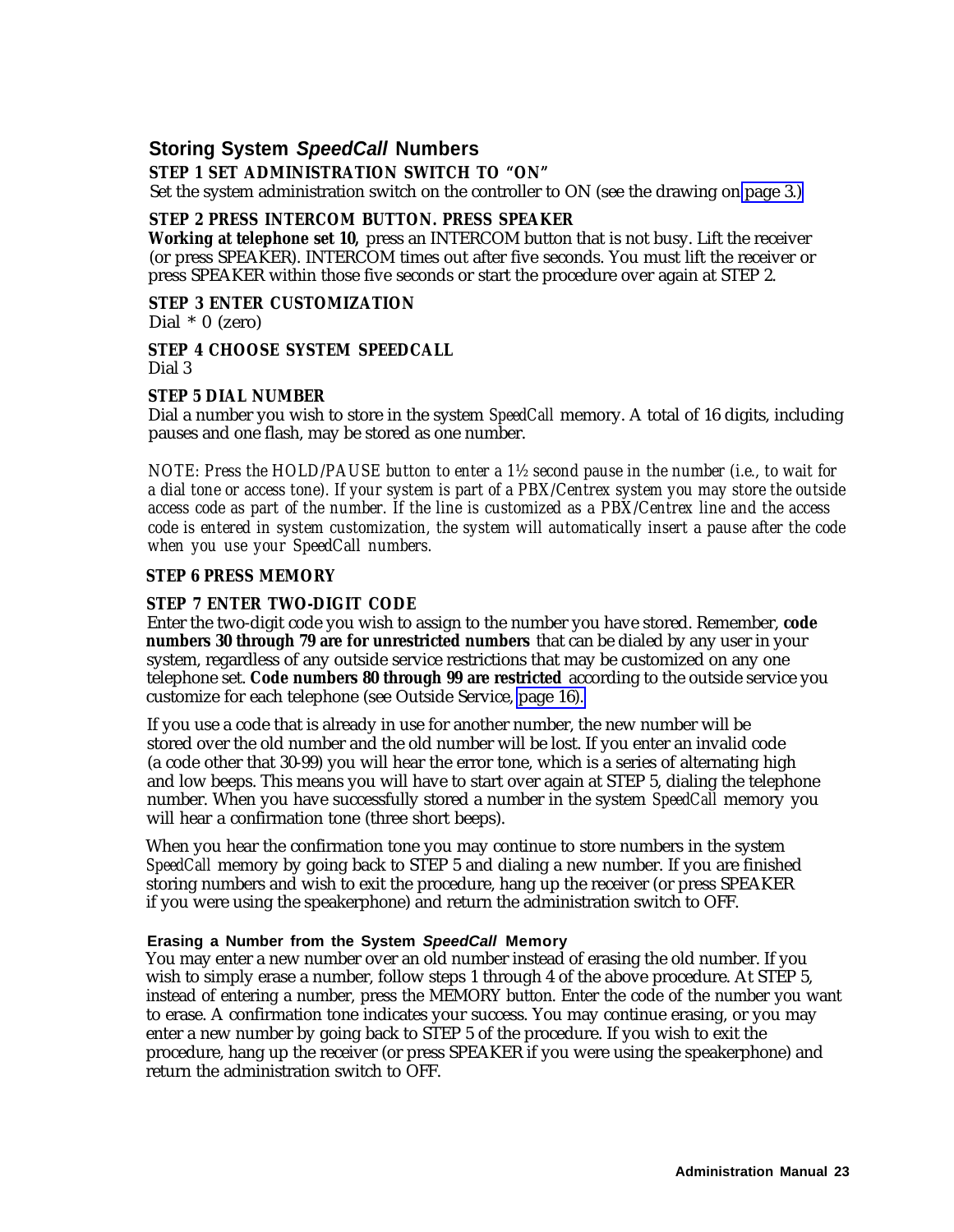# <span id="page-24-6"></span><span id="page-24-5"></span><span id="page-24-4"></span><span id="page-24-3"></span><span id="page-24-0"></span>**SECTION 3 Additional Information**

# <span id="page-24-1"></span>**The System Attendant**

<span id="page-24-2"></span>Many businesses have a system attendant or receptionist, a person who answers most calls and transfers them to other people in the company. If your business has an attendant, you'll probably want to make some customizing changes in your system.

### **Ringing Options**

If the attendant answers most of the calls that come into the office, you may want to customize the lines on other telephone sets to *no ring* or *delayed ring.*

Some businesses have one attendant and no backup, leaving no one to answer calls if the attendant is absent. If this is your situation, you may want to set the lines on all the phones in the office to *delayed ring* so that when the attendant is not available, calls will automatically ring at the other phones after twelve seconds.

If there is someone to cover for the attendant, you may choose to customize the line on the backup person's phone for *delayed ring* and all other phones for *no ring.*

The customizing procedure is so simple you can change call coverage and ringing patterns on an as-needed basis. For example, if the usual backup person is out of the office, it's easy to reset the lines on someone else's telephone set to *delayed ring.* In other words, think of your system customizing as flexible and easily changed.

# **System Changes**

From time to time you will want to make changes, either in the system or on individual lines or sets. To make changes simply follow the instructions for customizing features.

When you customize a telephone from telephone set 10, you are not actually customizing the telephone, but the *location* where the telephone line is plugged in at the controller. Therefore, if you want a telephone set to retain previous customization, be sure the cord or wiring run for that telephone is plugged into the controller in the same jack as before.

For example, if Linda, whose intercom extension number is 14, and Bob, whose intercom extension number is 15, exchange offices, you may leave the telephone sets in the original locations but plug station cord 14 into controller jack 15 and station cord 15 into controller jack 14. Relabel the cords to identify the new positions. Linda is still intercom extension number 14 and Bob is still intercom extension number 15, and they retain their individual customization and personal *SpeedCall* memories.

# **Using With a PBX/Centrex System**

Throughout the Administration Manual and the User Manual you are directed to dial an "intercom extension" number. This number is the two-digit telephone set identification number, between 10 and 25, not a PBX or Centrex extension number. The intercom extension number refers to the controller jack in which the telephone set line cord or wiring run is plugged. That information should be part of the system directory that was completed during installation of the system.

If your system requires a PBX/Centrex line access code (dialing a digit to get a line when placing an outside call), you should customize that code through the system customization process (see [page 13\).](#page-13-0) If the line access code is customized, the system will automatically enter a pause to wait for a dial tone after the code is dialed as part of a *SpeedCall* number. If the code is not customized, the system may consider the code part of the telephone number and not be able to check the digits for toll call restrictions.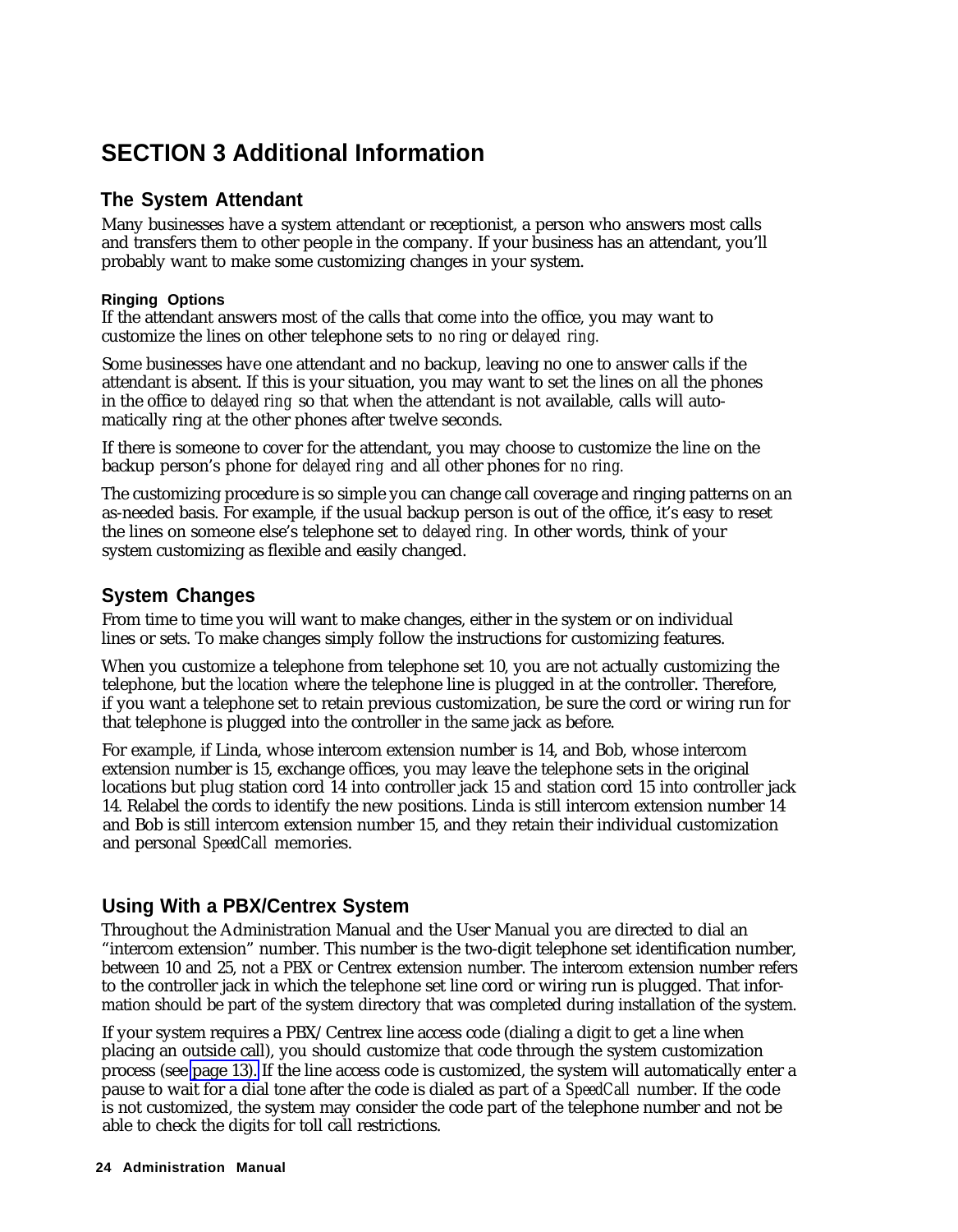### <span id="page-25-3"></span><span id="page-25-2"></span><span id="page-25-0"></span>**LINE AUX JACKS** *(Dedicated Lines and Power Failures)*

#### **Dedicated Lines**

<span id="page-25-1"></span>Two jacks on the 308 controller, and another on the 616 expansion unit, are labeled LINE AUX. The jacks provide standard telephone service separate from SPIRIT system features, and are useful as dedicated lines for computer modem(s) and in power failure situations. When LINE AUX jack 1 on the 308 is actually being used (that is, the device is "off hook" and using the line) incoming line 1 will be unavailable for use by the SPIRIT system. LINE AUX jack 2 on the 308 controller uses line 2, and the single LINE AUX jack on the 616 expansion unit uses line 4. The devices may be left plugged in the LINE AUX jacks. As long as they are not in use they will not interfere with regular use of the lines.

#### **Power Failures**

The LINE AUX jacks may be used with a standard single-line telephone during a power failure when the rest of the SPIRIT system cannot be used. Simply plug one end of a telephone line cord into one of the LINE AUX jacks and the other end into a standard single-line telephone.

In the event of a long power failure, the administration memory may be lost and all administered features revert to the installed setting.

# **Optional Accessories**

Optional equipment connectors include modular telephone jacks for an external alert buzzer and a public address system. Follow the manufacturer's installation instructions provided with the optional equipment. The music-on-hold connector requires an RCA-type phono plug from the music source.

*NOTE: Users of equipment that rebroadcasts copyrighted music or other material may be required to obtain a license from a third party such as ASCAP or BMI.*

# **Special Feature Information**

#### **Busy Lamp Field (24-button sets only)**

The indicator lights next to the auto-dial buttons of a 24-button telephone set show what is happening on each telephone in the system. If the light is OFF the telephone is idle. If the light is ON, the telephone is busy. If the light is FLASHING rapidly, the telephone is the source of an incoming intercom call to your telephone, is returning a transferred call to your telephone, or is manually signaling your telephone. If the light is FLASHING slowly, the telephone is receiving an intercom call that may be answered by you using the call pickup procedure.

The indicator lights for the programmable buttons (buttons 26 and 27) programmed for a feature will show ON when that feature is used. For instance, the indicator lights for all programmable buttons on a system that have been programmed for loudspeaker paging will be ON when the loudspeaker paging feature is used.

#### **Call Pickup**

The User Manual gives instructions for picking up a call ringing at another intercom extension. You will hear a busy signal if you try to pick up a call on a line for which your intercom extension does not have full permission.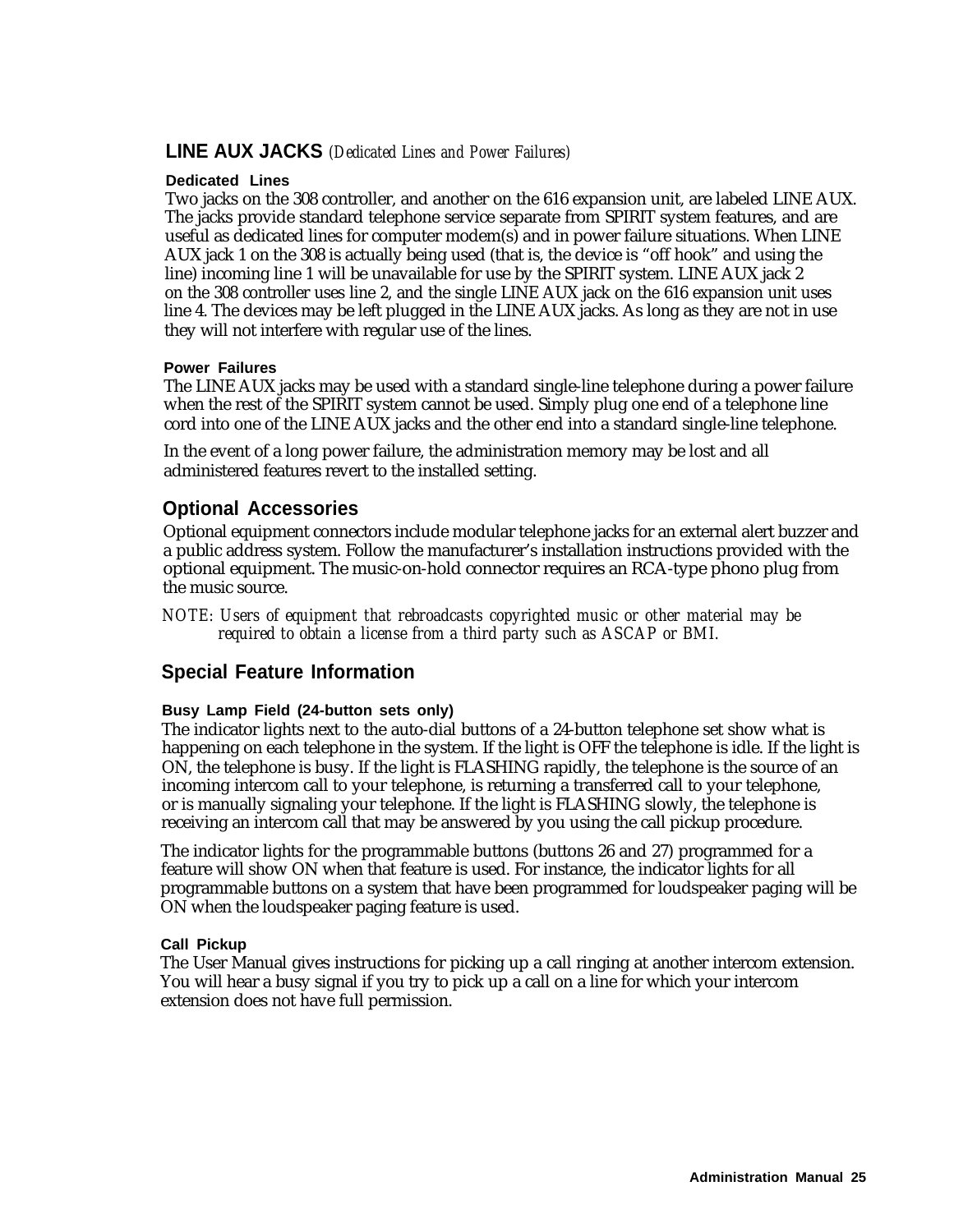#### <span id="page-26-0"></span>**Conference**

A maximum of four telephones may be conference; only three of these may be **SPIRIT** telephones. The total of four must include any telephones bridged onto the conference.

#### *NOTE: When two or more outside lines are conference the quality of transmission and audio reception may be reduced.*

The originator of a conference call is the person who initiates the conference. If the originator hangs up, the call is disconnected. Only the originator can add or drop other people. If one of the other telephones in a conference call is an intercom extension, the originator can leave a conference call without disconnecting the other people simply by placing it on hold. The originator can then hang up and the other people can continue the call. However, if none of the telephones except the originator's is an intercom extension and the outside callers are placed on hold, they will not hear each other. In either case, the originator is still considered one of the four participants on the call, so if someone other than a conference participant sets up the conference, a total of three people can be conference. The call will disconnect when all the other parties hang up. If your system has a System-Attendant who will be responsible for originating conference calls, be sure this procedure is explained carefully.

A conference call on hold is actually a call without an originator, so if someone picks up a line where a conference call is on hold, that person becomes temporary custodian of the call and will disconnect the conference call by hanging up.

When retrieving a held call, it is important that the line or INTERCOM button that is pressed is flashing on I HOLD pattern; pressing a button with a THEY HOLD pattern can result in hanging upon all of the other parties.

Placing and retrieving conference calls on hold can require special treatment, particularly if outside calls appearing on an INTERCOM button are involved. You may want to practice by placing a few conference calls involving combinations of lines and stations so that you can set up written guidelines for conferencing.

#### **Intercom Indicator Lights**

The indicator lights next to the INTERCOM buttons show what is happening on intercom calls at that telephone set. I USE flashes a long ON and short OFF. I HOLD flashes a short ON and long OFF. THEY HOLD flashes two shorts ON and one long OFF. Incoming alert flashes a short ON and short OFF. If the light is OFF, that INTERCOM button is idle.

#### **Paging to All Intercom Extensions**

When a telephone set is involved in a page to all intercom extensions the user will not hear a ring if a call comes in.

#### **Intercom Extension List and System** *SpeedCall* **Directory**

For your convenience the next two pages provide a place to record your company Intercom Extension List and System *SpeedCall* Directory. Photocopy pages [27](#page-27-0) and [28.](#page-28-2) Complete both pages and provide a copy to each person in your company using the **SPIRIT** Communications System.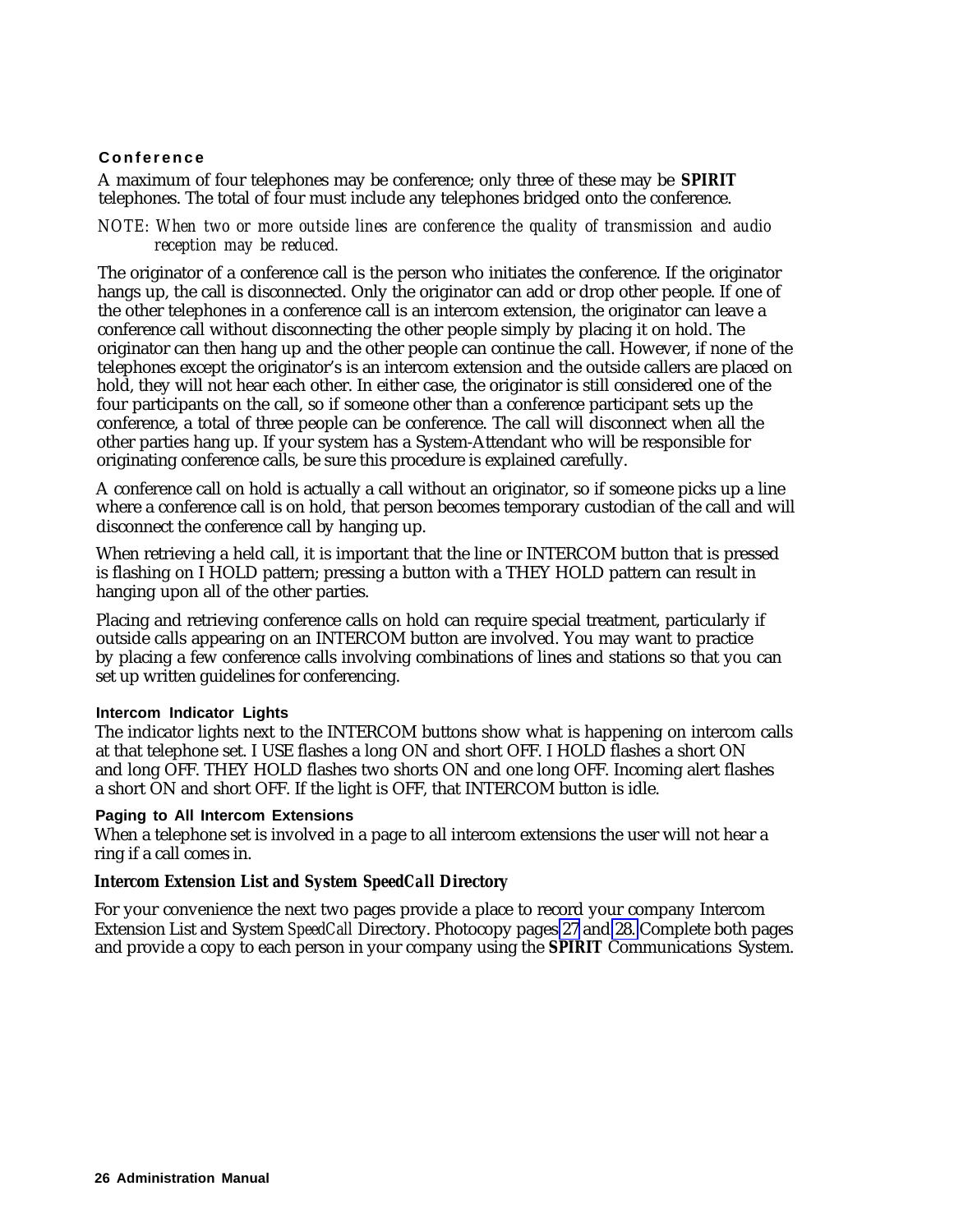<span id="page-27-0"></span>

# **Intercom Extension List**

| Name | <b>Intercom Number</b> |
|------|------------------------|
|      | 10                     |
|      | 11                     |
|      | 12                     |
|      | 13                     |
|      | 14                     |
|      | 15                     |
|      | 16                     |
|      | 17                     |
|      | 18                     |
|      | 19                     |
|      | 20                     |
|      | 21                     |
|      | 22                     |
|      | 23                     |
|      | 24                     |
|      | 25                     |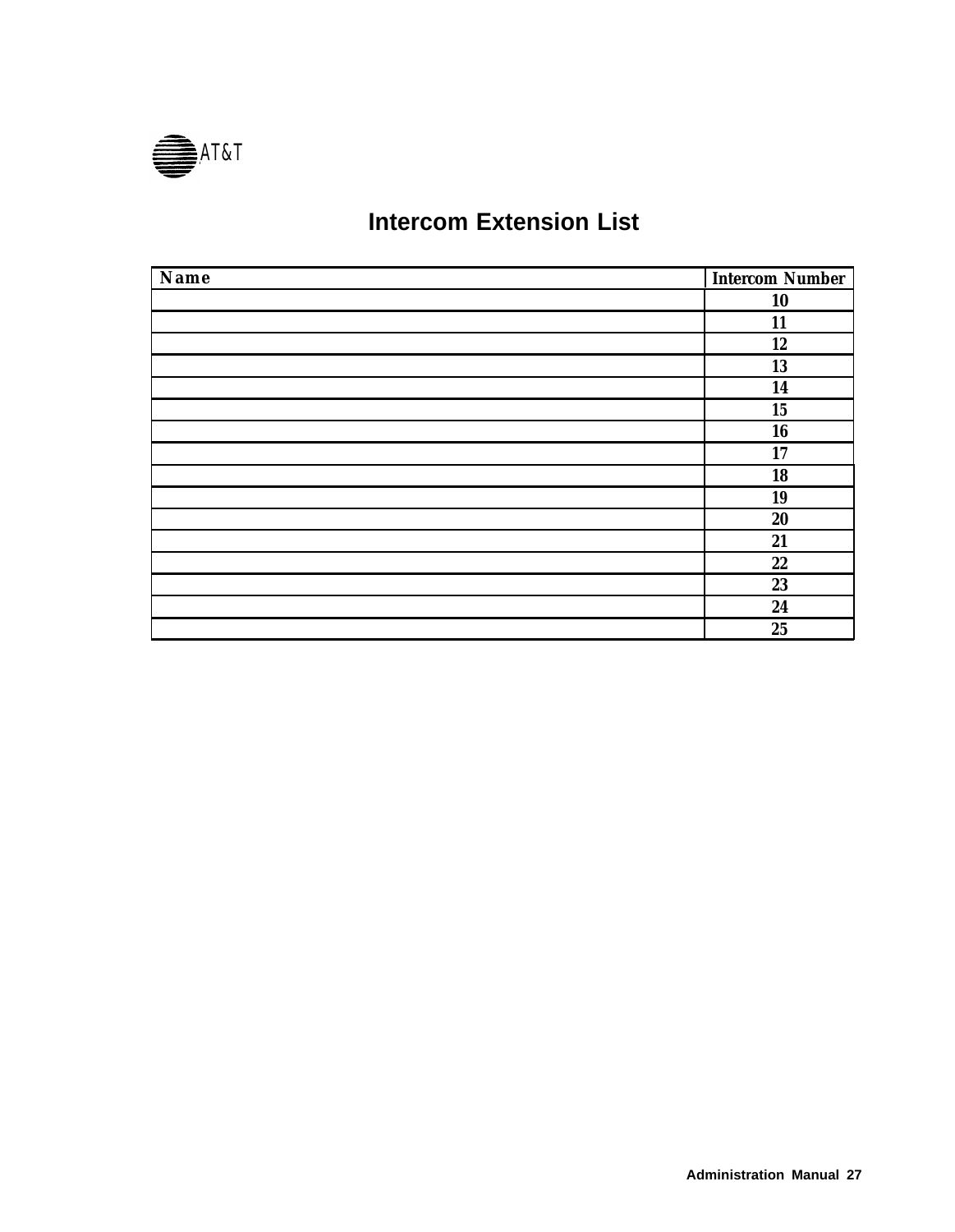<span id="page-28-2"></span><span id="page-28-1"></span><span id="page-28-0"></span>

# **System SpeedCall Directory**

| Name/Number   | Code            | Name/Number | Code            |
|---------------|-----------------|-------------|-----------------|
| Unrestricted: |                 |             | 65              |
|               | 30              |             | 66              |
|               | 31              |             | 67              |
|               | $32\phantom{a}$ |             | 68              |
|               | 33              |             | 69              |
|               | 34              |             | 70              |
|               | 35              |             | $\overline{71}$ |
|               | 36              |             | ${\bf 72}$      |
|               | 37              |             | 73              |
|               | 38              |             | 74              |
|               | 39              |             | ${\bf 75}$      |
|               | 40              |             | 76              |
|               | 41              |             | ${\bf 77}$      |
|               | 42              |             | 78              |
|               | 43              |             | 79              |
|               | 44              | Restricted: |                 |
|               | 45              |             | 80              |
|               | 46              |             | 81              |
|               | 47              |             | 82              |
|               | 48              |             | 83              |
|               | 49              |             | 84              |
|               | ${\bf 50}$      |             | 85              |
|               | 51              |             | 86              |
|               | 52              |             | 87              |
|               | 53              |             | 88              |
|               | 54              |             | 89              |
|               | 55              |             | 90              |
|               | 56              |             | 91              |
|               | 57              |             | 92              |
|               | 58              |             | 93              |
|               | ${\bf 59}$      |             | 94              |
|               | 60              |             | $\overline{95}$ |
|               | 61              |             | 96              |
|               | 62              |             | 97              |
|               | 63              |             | 98              |
|               | 64              |             | 99              |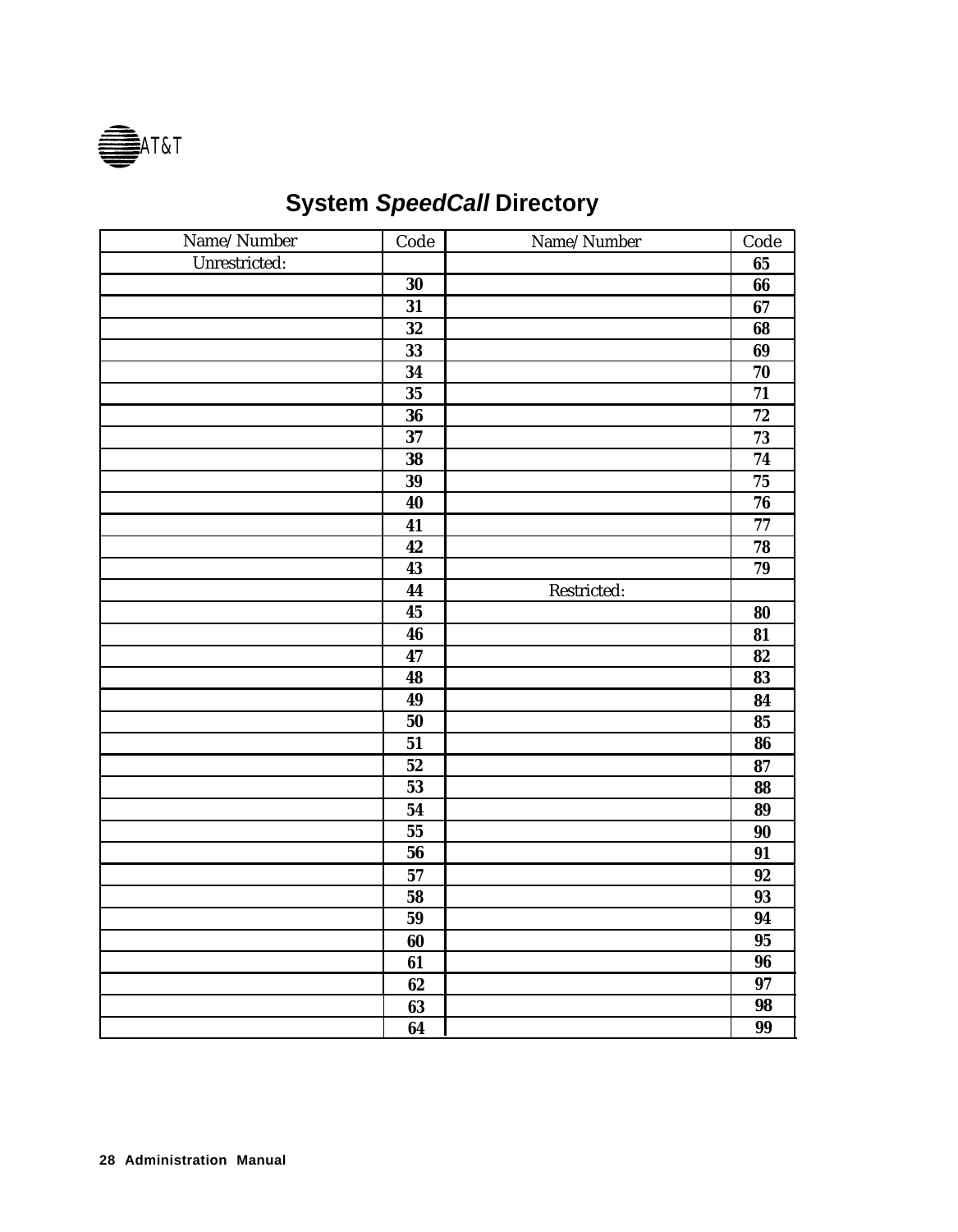### **308/616 Administration Manual Index:**

A

<span id="page-29-0"></span>Abbreviated ring, [4,](#page-4-5) [7,](#page-7-2) [15,](#page-15-1) [17,](#page-17-3) [19](#page-19-1) Accessories, [24](#page-24-5) Administration switch, 2, [8,](#page-8-2) [9,](#page-9-4) [10,](#page-10-4) [22;](#page-22-3) overlay, [8 -](#page-8-2) [9](#page-9-1) Answer only, [4,](#page-4-4) [7,](#page-7-1) [8,](#page-8-2) [14,](#page-14-1) [17,](#page-17-2) [19](#page-19-1) Auto-dial buttons, [6](#page-6-2) Automatic line selection, [4,](#page-4-4) [7,](#page-7-1) [8,](#page-8-2) [9,](#page-9-4) [14,](#page-14-1) [17,](#page-17-2) [18,](#page-18-1) [19,](#page-19-1) [20](#page-20-0) Automatic privacy, [3,](#page-3-3) [7,](#page-7-1) [8,](#page-8-2) [11,](#page-11-1) [17,](#page-17-2) [18,](#page-18-1) [19,](#page-19-1) [20](#page-20-0) B Busy lamp field[, 24](#page-24-5) C Call pickup, [24](#page-24-5) Centrex line access codes, [3,](#page-3-3) [7,](#page-7-1) [12,](#page-12-1) [17,](#page-17-2) [18,](#page-18-1) [19,](#page-19-1) [20](#page-20-0) Conference, [25;](#page-25-2) button, [6](#page-6-2) Confirmation tones, [5](#page-5-1) Controller, 2, [8](#page-8-2) - [9](#page-9-5) Copy to, [8,](#page-8-2) [13,](#page-13-1) [16;](#page-16-2) all, [8,](#page-8-2) [16](#page-16-1) Customization chart, [5,](#page-5-1) [8](#page-8-2) D Dedicated lines, 2, [24](#page-24-5) Dial, [6; type,](#page-6-2) [3,](#page-3-3) [7,](#page-7-1) [8,](#page-8-2) [12,](#page-12-1) [17,](#page-17-2) [18,](#page-18-1) [19,](#page-19-1) [20](#page-20-0) Drop, 6 E Enter admin. button, [8,](#page-8-2) [9,](#page-9-4) [10,](#page-10-4) [13,](#page-13-1) [16](#page-16-1) Erase, [12](#page-12-1) Error tones, [5](#page-5-1) Exit telephone customization, [10,](#page-10-4) [16](#page-16-1) External alert, [3,](#page-3-3) [7,](#page-7-1) [8,](#page-8-2) [12,](#page-12-1) [17,](#page-17-2) [18,](#page-18-1) [19,](#page-19-1) [20](#page-20-0) F Features button, [8,](#page-8-2) [10](#page-10-4) - [16; s](#page-16-2)ystem, [3;](#page-3-4) special, [1,](#page-2-1) [24;](#page-24-6) telephone, [4](#page-4-4) G Getting started, [9](#page-9-4)

H Hands-free answer indicator, [6](#page-6-2) HFAI button and indicator light, [6](#page-6-2) Held call reminder, [3,](#page-3-3) [7,](#page-7-1) [8,](#page-8-2) [11,](#page-11-1) [17,](#page-17-2) [18,](#page-18-1) [19,](#page-19-1) [20](#page-20-0) Hold button, [6](#page-6-2)

Incoming telephone lines, 2 Intercom, [5,](#page-5-1) [8,](#page-8-2) [22,](#page-22-4) [25;](#page-25-2) buttons, [6;](#page-6-3) extension list, [25,](#page-25-3) [26;](#page-26-0) indicator lights, [6,](#page-6-2) [25;](#page-26-0) paging, [25](#page-25-3) Indicator lights[, 6,](#page-6-2) [11,](#page-11-1) [12,](#page-12-1) [14,](#page-14-1) [15](#page-15-0)

#### J

I

Jacks, line aux, [24;](#page-24-6) network interface, 2 L

Line, access codes, [3;](#page-3-4) aux, 2; buttons, [6;](#page-6-3) Centrex, [3;](#page-3-4) dedicated, [24;](#page-24-6) incoming telephone, 2; jacks, [24;](#page-24-6) PBX, [3;](#page-3-4) ringing options, [4,](#page-4-4) [7,](#page-7-1) [8,](#page-8-2) [15,](#page-15-0) [17,](#page-17-2) [18,](#page-18-1) [19,](#page-19-1) [20;](#page-20-2) type[, 3,](#page-3-3) [11,](#page-11-1) [18,](#page-18-1) [20;](#page-20-1) use permission, [4,](#page-4-4) [7,](#page-7-1) [8,](#page-8-2) [14,](#page-14-1) [17,](#page-17-2) [18,](#page-18-1) [19,](#page-19-1) [20](#page-20-0)

## M

Music on hold, 2, [24](#page-24-5) Message waiting indicator, [6](#page-6-2) Mute button, [6](#page-6-2) Memory, 22; button, [6,](#page-6-2) [8,](#page-8-2) [22](#page-22-4)

N

Night ringing options[, 4,](#page-4-4) [7,](#page-7-1) [8,](#page-8-2) [15,](#page-15-0) [17,](#page-17-2) [18,](#page-18-1) [19,](#page-19-1) [20](#page-20-0) Normal ring[, 4,](#page-4-4) [7,](#page-7-1) [8,](#page-8-2) [15,](#page-15-0) [17,](#page-17-2) [18,](#page-18-1) [19,](#page-19-1) [20](#page-20-0)

#### $\Omega$

Optional accessories, [24;](#page-24-6) equipment, 2 Outside service, [4,](#page-4-4) [7,](#page-7-1) [8,](#page-8-2) [15,](#page-15-0) [17,](#page-17-2) [18,](#page-18-1) [19, 20;](#page-19-1) restricted, [4,](#page-4-4) [7,](#page-7-1) [8,](#page-8-2) [15,](#page-15-0) [17,](#page-17-2) [18,](#page-18-1) [19, 20;](#page-19-1) unrestricted, [4,](#page-4-4) [7,](#page-7-1) [8,](#page-8-2) [15,](#page-15-0) [17, 18,19, 20;](#page-17-2) toll restricted, [4,](#page-4-4) [7,](#page-7-1) [8,](#page-8-2) [15,](#page-15-0) [17,](#page-17-2) [18,](#page-18-1) [19,](#page-19-1) [20](#page-20-0)

#### P

Paging to all extensions, [25](#page-25-3) Parts of the system, 2; of the telephone[, 6](#page-6-2) PBX line access codes, [3,](#page-3-3) [7,](#page-7-1) [8,](#page-8-2) [12,](#page-12-1) [17,](#page-17-2) [18,](#page-18-1) [20,](#page-20-0) [21](#page-21-1) Power failures, [24](#page-24-5) Programmable buttons[, 6](#page-6-2) Programmed ring[, 4,](#page-4-4) [7,](#page-7-1) [8,](#page-8-2) [15,](#page-15-0) [17,](#page-17-2) [18,](#page-18-1) [19,](#page-19-1) [20](#page-20-2) Pulse dialing, [3,](#page-3-3) [7,](#page-7-1) [8,](#page-8-2) [12,](#page-12-1) [17,](#page-17-2) [18,](#page-18-1) [19,](#page-19-1) [20](#page-20-0)

#### R

Recall button[, 6](#page-6-2) Reset system, [10](#page-10-4) Restricted SpeedCall numbers, [21](#page-21-2) Ring, [4;](#page-4-5) abbreviated, [4;](#page-4-5) delayed, [4;](#page-4-5) night[, 4,](#page-4-4) [7,](#page-7-1) [8,](#page-8-2) [15,](#page-15-0) [17,](#page-17-2) [18,](#page-18-1) [19,](#page-19-1) [20;](#page-20-2) no, [4,](#page-4-4) [7,](#page-7-1) [8,](#page-8-2) [15,](#page-15-0) [17,](#page-17-2) [18,](#page-18-1) [19,](#page-19-1) [20;](#page-20-2) [normal,](#page-4-4) [4;](#page-4-5) programmed, 4 Ringing options, [23](#page-23-1)

#### S

SpeedCall, [21 -](#page-21-1) [22;](#page-22-3) System attendant, [23;](#page-23-2) changes, [23;](#page-23-2) examples, [18;](#page-18-0) features, [3;](#page-3-4) planner, [5;](#page-5-2) reset, [10](#page-10-4)

#### T

Telephon[e features,](#page-6-2) [4;](#page-4-3) [sets,](#page-6-2) [6;](#page-6-4) [lines, 2;](#page-6-2) parts of, 6 Toll calls, [3 -](#page-3-3) [4,](#page-4-5) [7,](#page-7-1) [8,](#page-8-2) [11,](#page-11-1) [17,](#page-17-2) [18,](#page-18-1) [19,](#page-19-1) [20](#page-20-0) Touch Tone dialing, [3,](#page-3-3) [7,](#page-7-1) [8,](#page-8-2) [12,](#page-12-1) [17,](#page-17-2) [18,](#page-18-1) [19,](#page-19-1) [20](#page-20-2) Transfer button[, 6](#page-6-2)

#### $\overline{V}$ Volume control[, 6](#page-6-2)

**Administration Manual 29**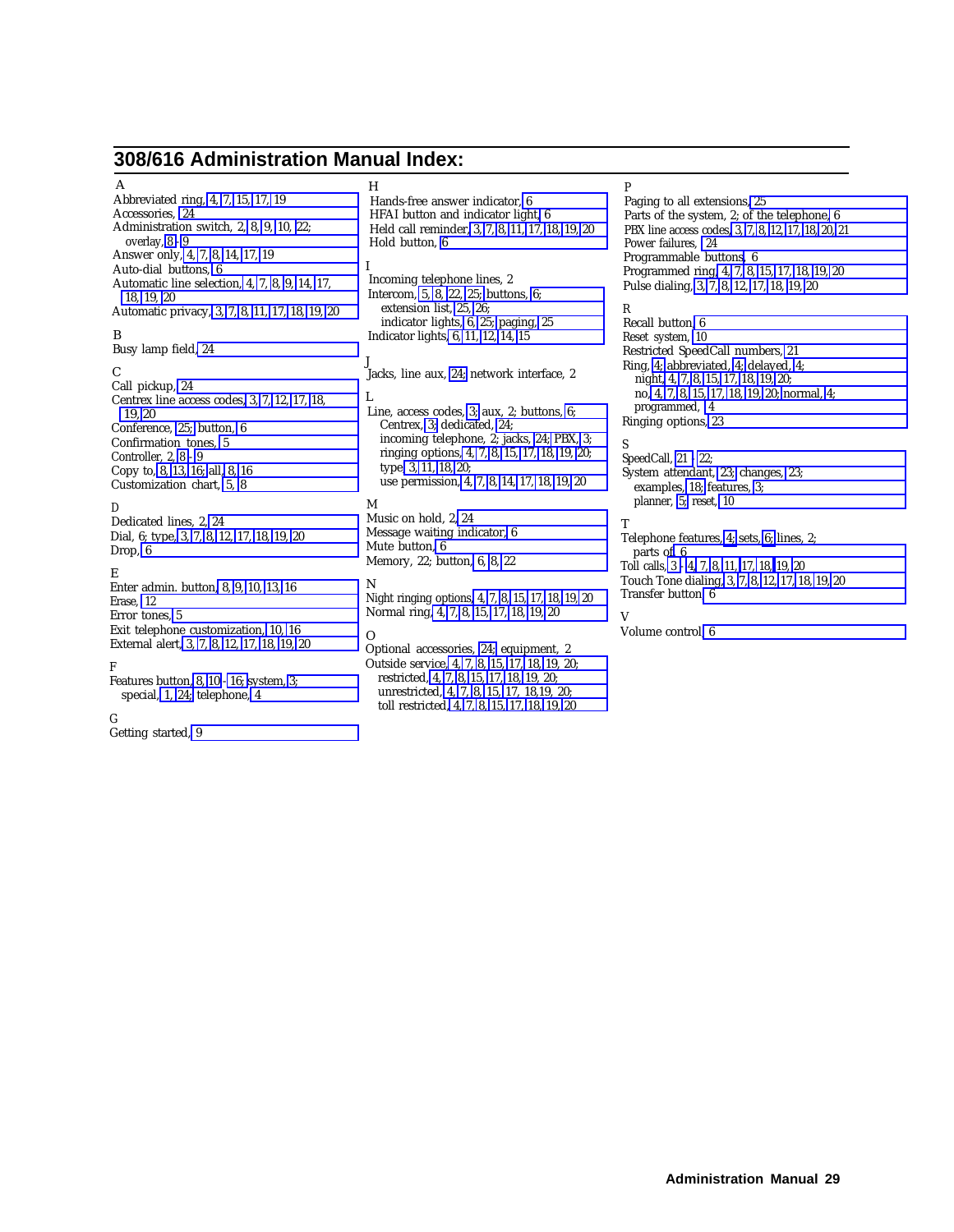| <b>ENTER</b><br><b>ADMIN</b> | COPY<br>TO     | <b>DROP</b> |
|------------------------------|----------------|-------------|
| <b>FEATURE</b>               | <b>STATION</b> | ADD         |



**Administration Overlay**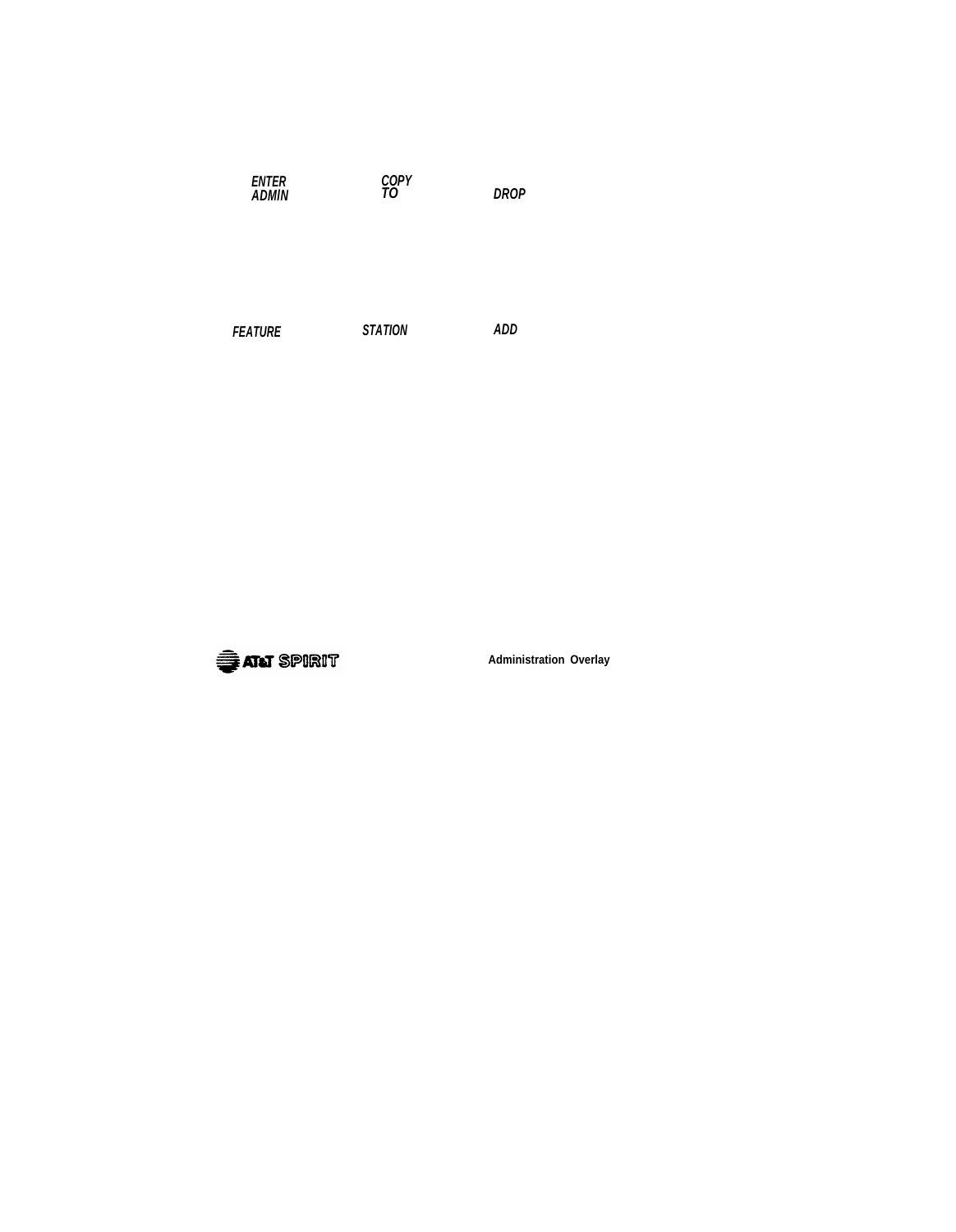| <b>Document Title</b>                                                                                               | <b>Select Code</b> | Document Number |
|---------------------------------------------------------------------------------------------------------------------|--------------------|-----------------|
| Customer Installation<br>Instructions                                                                               | 950-226            | 999-500-226     |
| Installation Instructions—<br>616 Expansion Unit                                                                    | 950-227            | 999-500-227     |
| Administration Manual                                                                                               | 950-228            | 999-500-228     |
| User Manual                                                                                                         | 950-237            | 999-500-237     |
| Reference Card (set of 10)                                                                                          | 950-238            | 999-500-238     |
| Set (1 each of the above)                                                                                           | 999-902            |                 |
| Customer Convenience Kit<br>(blank and printed telephone)<br>set labels, plastic strips,<br>Administration Overlay) | 999-240            | 999-500-240     |
| Administration Overlay                                                                                              |                    | 999-500-241     |
| Training Tape                                                                                                       | 775-347            |                 |

A copy of the [Administration Overlay](#page-9-6) is located on page 9.